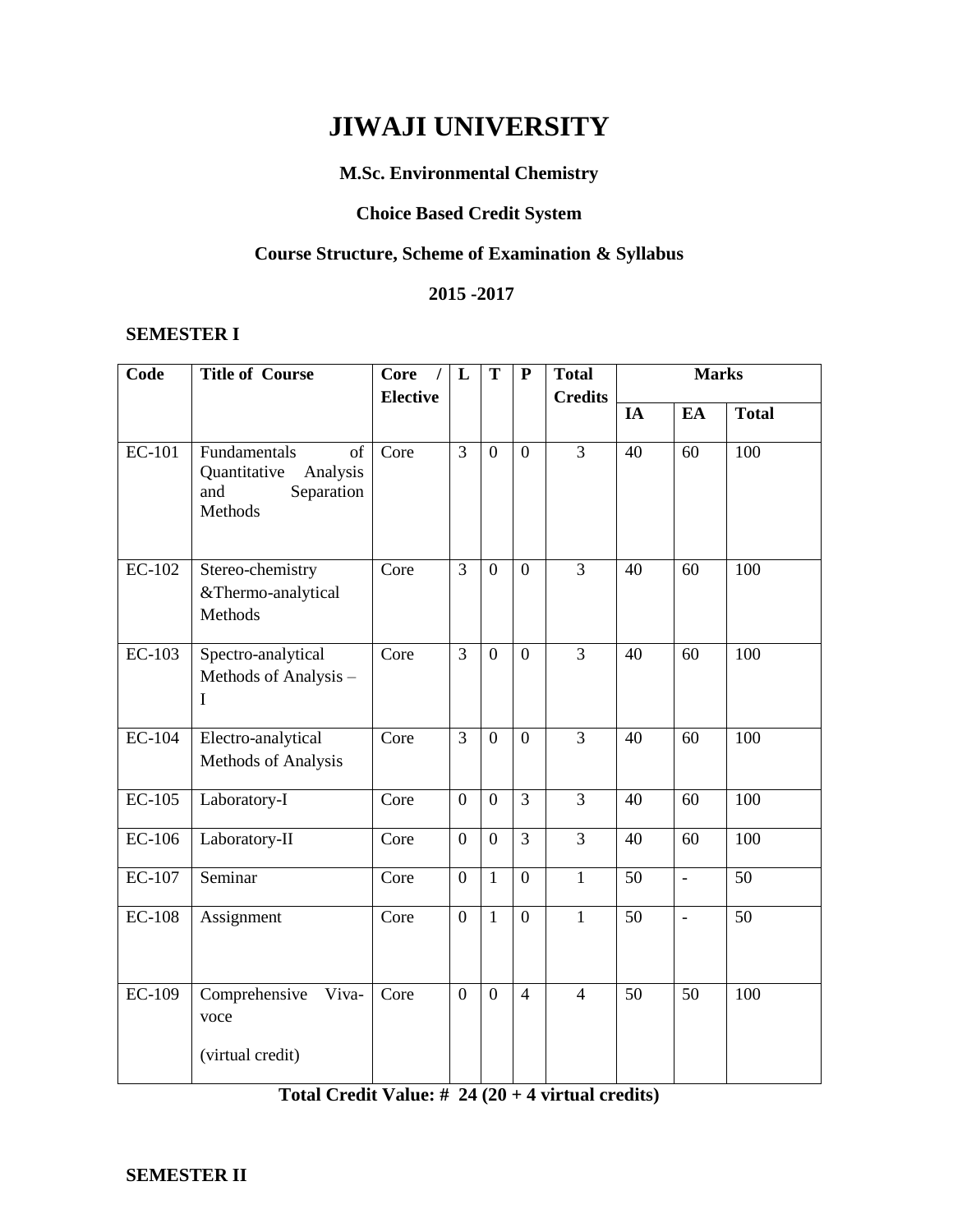| Code          | <b>Title of Course</b>                             | <b>Core</b><br>L<br>T<br>P |                | <b>Total</b>   |                          | <b>Marks</b>   |    |                |              |
|---------------|----------------------------------------------------|----------------------------|----------------|----------------|--------------------------|----------------|----|----------------|--------------|
|               |                                                    | <b>Elective</b>            |                |                |                          | <b>Credits</b> | IA | EA             | <b>Total</b> |
|               |                                                    |                            |                |                |                          |                |    |                |              |
| <b>EC-201</b> | Environmental and<br><b>Pollution Control</b>      | Core                       | 3              | $\Omega$       | $\theta$                 | 3              | 40 | 60             | 100          |
| $EC -202$     | Spectro-analytical<br>Methods of Analysis-II       | Core                       | 3              | $\Omega$       | $\Omega$                 | 3              | 40 | 60             | 100          |
| EC-203        | Modern Trends in<br>Instrumentation                | Core                       | 3              | $\overline{0}$ | $\theta$                 | 3              | 40 | 60             | 100          |
| $EC -204$     | Fundamentals of<br><b>Organic Reactions</b>        | Core                       | $\overline{3}$ | $\overline{0}$ | $\overline{0}$           | 3              | 40 | 60             | 100          |
| $EC -205$     | Laboratory-I                                       | Core                       | $\overline{0}$ | $\theta$       | 3                        | 3              | 40 | 60             | 100          |
| $EC -206$     | Laboratory-II                                      | Core                       | $\overline{0}$ | $\theta$       | 3                        | 3              | 40 | 60             | 100          |
| EC-207        | Seminar                                            | Core                       | $\theta$       | $\mathbf{1}$   | $\theta$                 | 1              | 50 | $\blacksquare$ | 50           |
| $EC -208$     | Assignment                                         | Core                       | $\overline{0}$ | $\mathbf{1}$   | $\Omega$                 | 1              | 50 | $\blacksquare$ | 50           |
| EC-209        | Comprehensive<br>Viva-<br>voce<br>(virtual credit) | Core                       | $\overline{0}$ | $\theta$       | $\overline{\mathcal{L}}$ | $\overline{4}$ | 50 | 50             | 100          |

# **Total Credit Value: # 24 (20 + 4 virtual credits)**

# **SEMESTER III**

| Code   | <b>Title of Course</b><br>L<br>T<br>Core<br><b>Elective</b>                 |                     | $\mathbf{P}$   | <b>Total</b><br><b>Credits</b> | <b>Marks</b> |   |    |    |              |
|--------|-----------------------------------------------------------------------------|---------------------|----------------|--------------------------------|--------------|---|----|----|--------------|
|        |                                                                             |                     |                |                                |              |   | IA | EA | <b>Total</b> |
| EC-301 | Industrial Water and Waste<br>Treatment                                     | Centric<br>Elective | $\mathfrak{Z}$ | 0 <sup>1</sup>                 | $\theta$     | 3 | 40 | 60 | 100          |
| EC-302 | Toxicology<br>Environmental<br>Environmental<br>Impact<br>and<br>Assessment | Core                | 3              | $\overline{0}$                 | $\theta$     | 3 | 40 | 60 | 100          |
| EC-303 | Environmental<br>and<br>Energy<br>Geochemistry                              | Generic<br>Elective | $\overline{3}$ | $\overline{0}$                 | $\theta$     | 3 | 40 | 60 | 100          |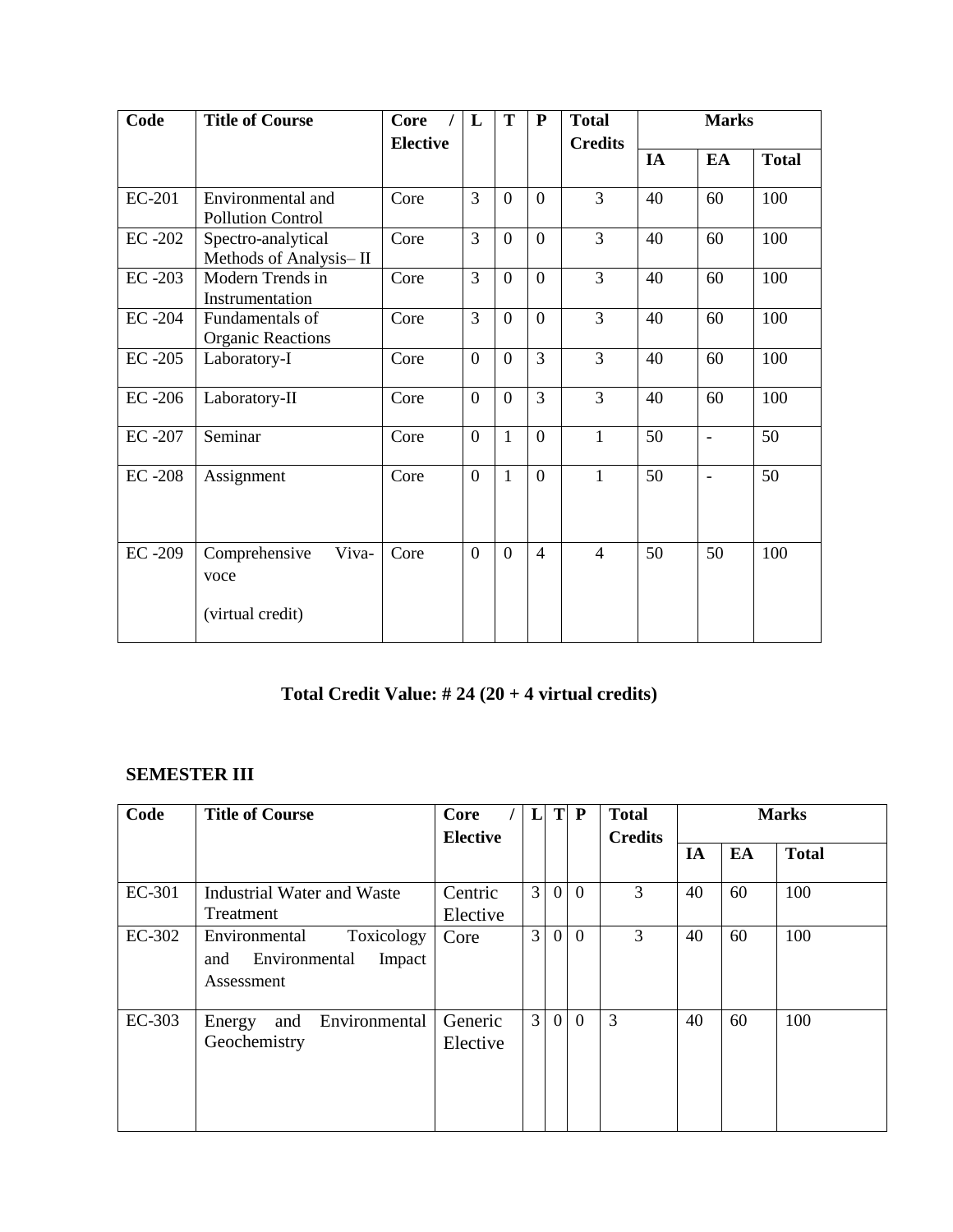| EC-304        | Atmospheric Chemistry                       | Core | $\mathfrak{Z}$   | $\overline{0}$ | $\mathbf{0}$   | 3              | 40 | 60                       | 100 |
|---------------|---------------------------------------------|------|------------------|----------------|----------------|----------------|----|--------------------------|-----|
|               |                                             |      |                  |                |                |                |    |                          |     |
| EC-305        | Laboratory-I                                | Core | $\overline{0}$   | $\overline{0}$ | $\overline{3}$ | 3              | 40 | 60                       | 100 |
| EC-306        | Laboratory-II                               | Core | $\overline{0}$   | $\overline{0}$ | $\overline{3}$ | $\overline{3}$ | 40 | 60                       | 100 |
| EC-307        | Seminar                                     | Core | $\boldsymbol{0}$ | $\mathbf{1}$   | $\mathbf{0}$   | $\mathbf{1}$   | 50 | $\overline{\phantom{a}}$ | 50  |
| <b>EC-308</b> | Assignment                                  | Core | $\mathbf{0}$     | $\mathbf{1}$   | $\mathbf{0}$   | $\mathbf{1}$   | 50 | $\overline{\phantom{a}}$ | 50  |
| EC-309        | Comprehensive Viva-voce<br>(virtual credit) | Core | $\overline{0}$   | $\overline{0}$ | $\overline{4}$ | $\overline{4}$ | 50 | 50                       | 100 |

**Total Credit Value: 24 (20+4 virtual credit)**

# **SEMESTER IV**

| Code       | <b>Title of Course</b>                            | <b>Core / Elective</b> | L              | T              | ${\bf P}$      | <b>Total</b><br><b>Credits</b> | <b>Marks</b>             |     |              |  |
|------------|---------------------------------------------------|------------------------|----------------|----------------|----------------|--------------------------------|--------------------------|-----|--------------|--|
|            |                                                   |                        |                |                |                |                                | IA                       | EA  | <b>Total</b> |  |
| EC-<br>401 | <b>Environmental Laws</b><br>and Management       | Generic<br>Elective    | 3              | $\theta$       | $\overline{0}$ | 3                              | 40                       | 60  | 100          |  |
| EC-<br>402 | Organic Pollutants                                | Centric<br>Elective    | 3              | $\overline{0}$ | $\theta$       | 3                              | 40                       | 60  | 100          |  |
| EC-<br>403 | 12-16 Week project<br>work/industrial<br>training | Core                   | $\overline{0}$ | $\overline{0}$ | 12             | 12                             | $\overline{\phantom{a}}$ | 400 | 400          |  |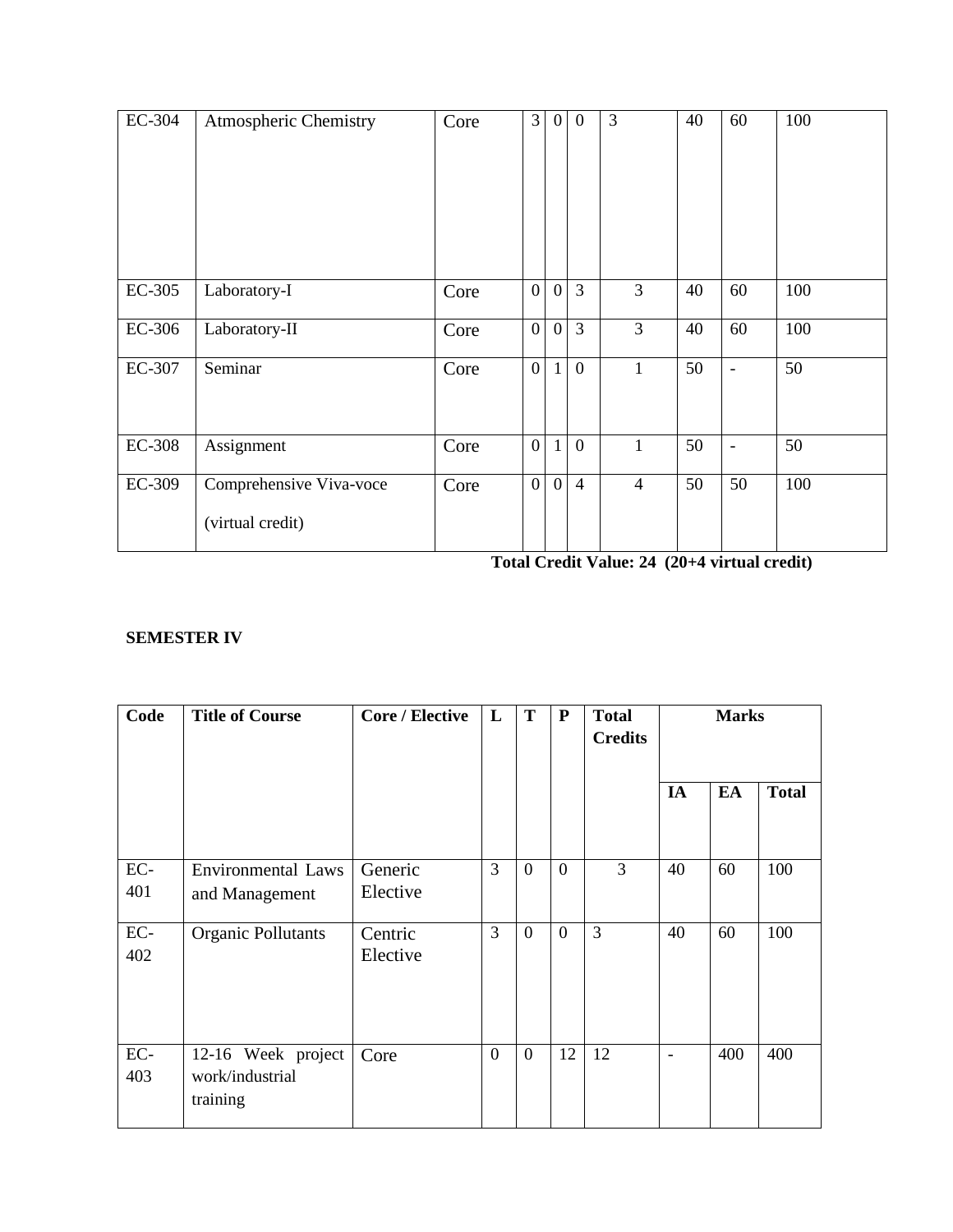|       | Project viva-voce        | Core | $\theta$ | $\theta$ |   | -  | 100 | 100 |
|-------|--------------------------|------|----------|----------|---|----|-----|-----|
| EC-   |                          |      |          |          |   |    |     |     |
| 404   |                          |      |          |          |   |    |     |     |
|       |                          |      |          |          |   |    |     |     |
| $EC-$ | Comprehensive viva- Core |      | 0        | $\theta$ | 4 | 50 | 50  | 100 |
| 405   | voce (virtual credit)    |      |          |          |   |    |     |     |
|       |                          |      |          |          |   |    |     |     |
|       |                          |      |          |          |   |    |     |     |

# **Total Credit Value: # 24 (virtual credit)**

# **NOTE: Lecture (L): 1 hr = 1 Credit: Tutorial (T): 2 hr = 1 Credit . Practical (P): 2 hr = 1 Credit**

- The generic credits may be obtained from other departments/faculties/Institutes.
- Elective credits may be obtained from same or other departments of the faculty
- Minimum credits be earned for award of degree 96 Credit (Valid credits  $-80 + \text{Virtual Credits} - 16$
- Minimum credits for promotion to next semester 12 valid credits/semester
- As part of skill development new product development will be practiced
- Every student would deliver minimum one seminar in a semester which would be evaluated.
- Comprehensive viva is based on all papers of given semester.
- The grading will be made on 10-point scale as described below:

| <b>Letter Grade</b> | <b>Grade Points</b> | <b>Description</b> | <b>Range of Marks</b> |
|---------------------|---------------------|--------------------|-----------------------|
|                     |                     |                    | (%)                   |
|                     | 10                  | Outstanding        | 90-100                |
| $A+$                | 9                   | Excellent          | 80-89                 |
| А                   | 8                   | Very good          | 70-79                 |
| $B+$                |                     | Good               | 60-69                 |
| B                   | 6                   | Above Average      | 50-59                 |
| C                   | 5                   | Average            | 40-49                 |
| P                   |                     | Pass               | 35-39                 |
| F                   |                     | Fail               | $0 - 34$              |
| Ab                  |                     | Absent             | Absent                |

• The Semester Grade Point Average (SGPA) and Cumulative Grade Point Average (CGPA) will be calculated as weighted average of valid and virtual credit points secured by the student, except the credits of additional courses, if any. The SGPA and CGPA shall be rounded off up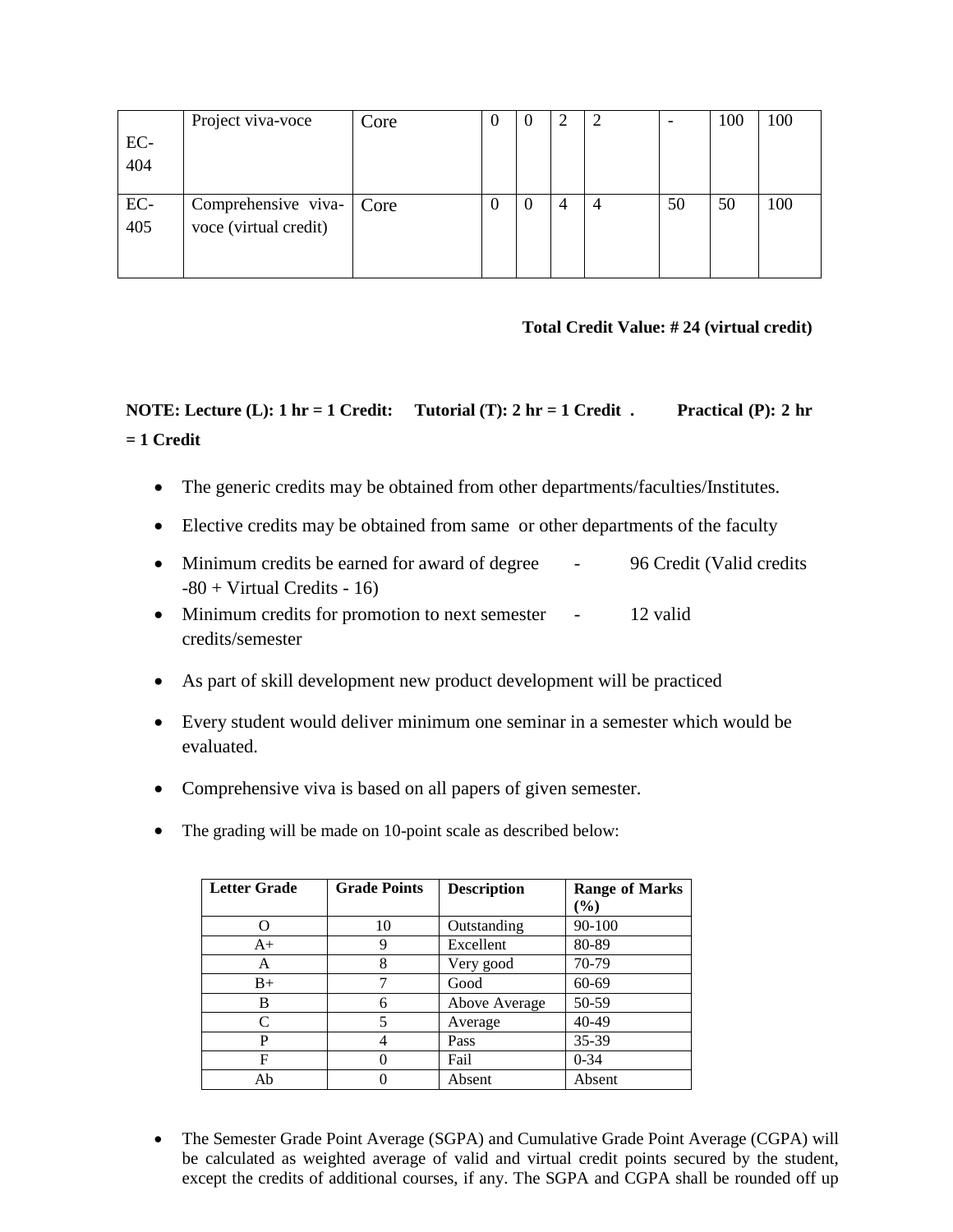to 2 decimal places and reported in the grade sheet.

 SGPA is a measure of performance of the student in a semester. It is ratio of total credit points secured by a student in various courses registered in a semester and the total course credits taken during that semester, i.e.

$$
SGPA(Si) = \sum (Ci \times Gi) / \sum Ci
$$

 where Ci is the number of credits of the ith course in a semester and Gi is the grade point scored by the student in the ith course.

 CGPA is a measure of overall cumulative performance of a student over all the semesters completed. The CGPA is the ratio of total credit points secured by a student in various courses in all the semesters completed and the sum of the total credits of all courses in all the semesters completed, i.e.

 $CGPA = \sum (Ci \times Si) / \sum Ci$ 

 where Si is the SGPA of the ith semester and Ci is the total number of credits in the semester.

 On completing all requirements for award of the degree, the CGPA will be calculated and this value will be indicated on the degree along with Division. The Final degree should also indicate the Division obtained as per follows:

| <b>Division</b>   | <b>Criterion</b>                                                    |
|-------------------|---------------------------------------------------------------------|
| division<br>First | The candidate has earned minimum number of credits required for the |
| with distinction  | award of the degree in first attempt with CGPA of 8.00 or above     |
| First division    | The candidate has earned minimum number of credits required for the |
|                   | award of the degree with CGPA of 6.50 or above                      |
| Second division   | The candidate has earned minimum number of credits required for the |
|                   | award of the degree with CGPA of 5.00 or above but less than 6.50   |
| Pass division     | The candidate has earned minimum number of credits required for the |
|                   | award of the degree with CGPA of 4.00 or above but less than 5.00   |

- The student will be promoted to the next semester if he/ she secures at least 12 valid credits in a semester. In case the student secures less than 12 valid credits in any semester, then the student will be asked to repeat the entire semester and that semester will be treated as zero semester.
- The student should not carry more than 5 courses (combining theory and practical) in Ist year, IInd year or IIIrd year to be promoted to the next year.
	- Repetition of a theory / practical course is allowed only to those candidates who get F or Ab in the course. The student has to pay the prescribed fee for repeating the course.
	- On account of valid reasons, a student may withdraw from a semester. In such case the semester will be treated as zero semester.
	- In case of zero semester, the student will not be promoted to the next semester till he/ she clears that semester. The UTD may allow such a student to register in the subsequent semester whenever it is offered by the concerned UTD. The student has to pay semester fee again in such cases. If the student withdraws within one month from starting of the semester then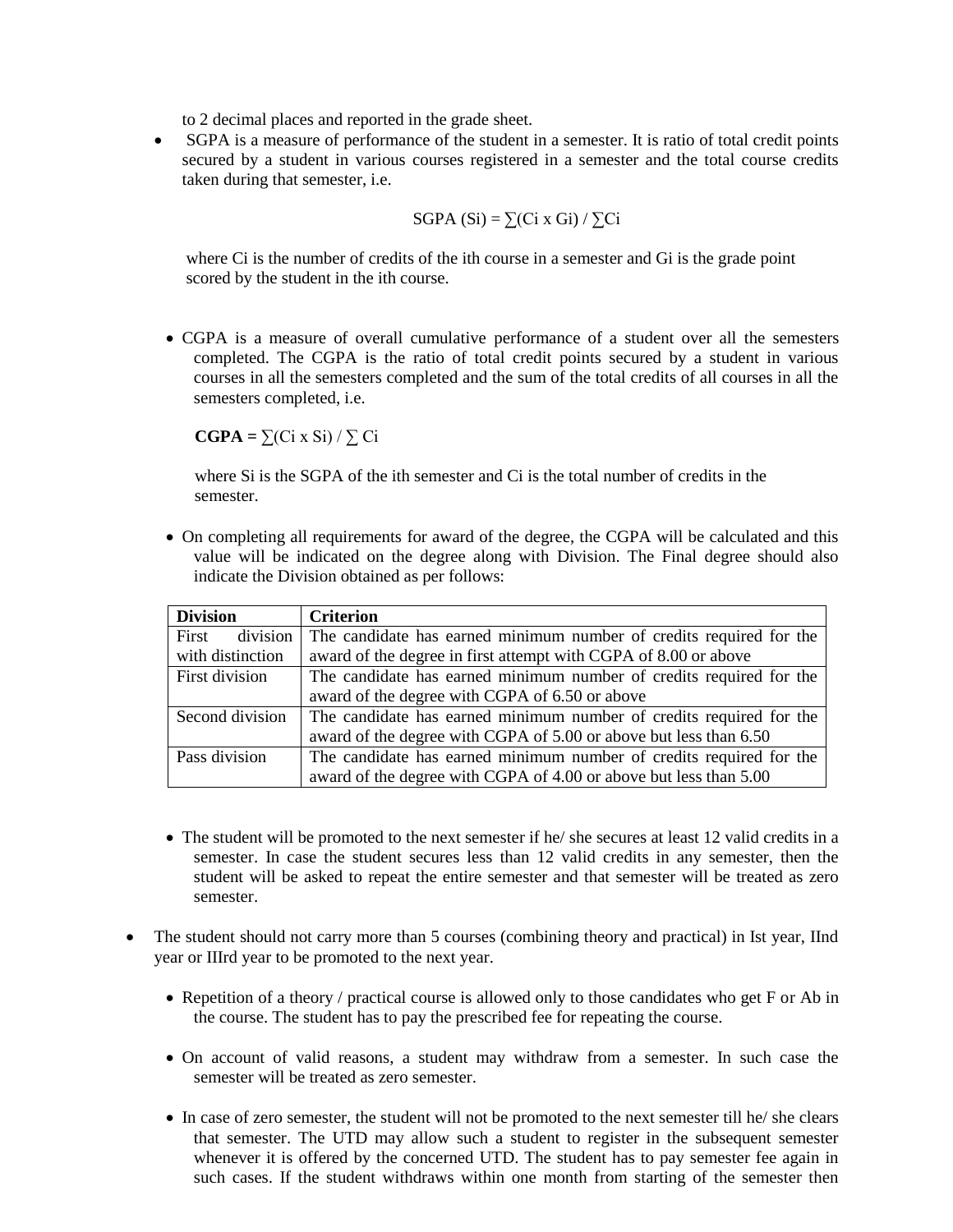semester fee will not be charged again.

- The practical course can be repeated as and when it is offered.
- Dissertation / project report/ internship of 3-6 credits will be assessed by the internal supervisor, in general, however, UTD may get it assessed by an internal supervisor and an external expert.
- A comprehensive viva-voce of 4 virtual credits will be conducted at the end of each semester of the programme by a board of four examiners, at least ONE of whom shall be external. The grades awarded in the viva-voce shall be shown separately in the grade-sheet.
- The conversion of CGPA in to percentage will be as follow to facilitate its application in other academic matters:

Equivalent Percentage =  $CGPA \times 10$ 

# **Syllabus of M.Sc. Environmental Chemistry (2015-2016)**

#### **First Semester M.M.: 60**

# **EC-101: Fundamentals of Quantitative Analysis and Separation Methods**

Unit-I: Concepts involved in Analysis

Role of analytical chemistry, classification of analytical methods-classical and instrumental, types of instrumental analysis, selecting analysis method, neatness and cleanliness, laboratory operations and practices, good laboratory practices, techniques of weighing, errors, volumetric glasswarecleaning and calibration of glassware, sample preparation – dissolution and decompositions, selecting and handling reagents, laboratory notebooks, safety in the analytical laboratory, calibration and detection limits, proficiency testing.

Unit-II: Separation Techniques -I

(A) Solvent Extraction: Fundamental treatment, theoretical principle, classification, and factors favouring extraction, extraction equilibria, applications.

(B) Solid phase extraction and solid phase micro extraction, applications.

(C) Ion- Exchange: Theories, use of synthetic ion exchange in separation, chelating ion exchange resins, liquid ion exchangers, experimental technique.

#### Unit-III: Separation Techniques -II

An introduction to chromatographic methods, paper, thin layer and column chromatography, theory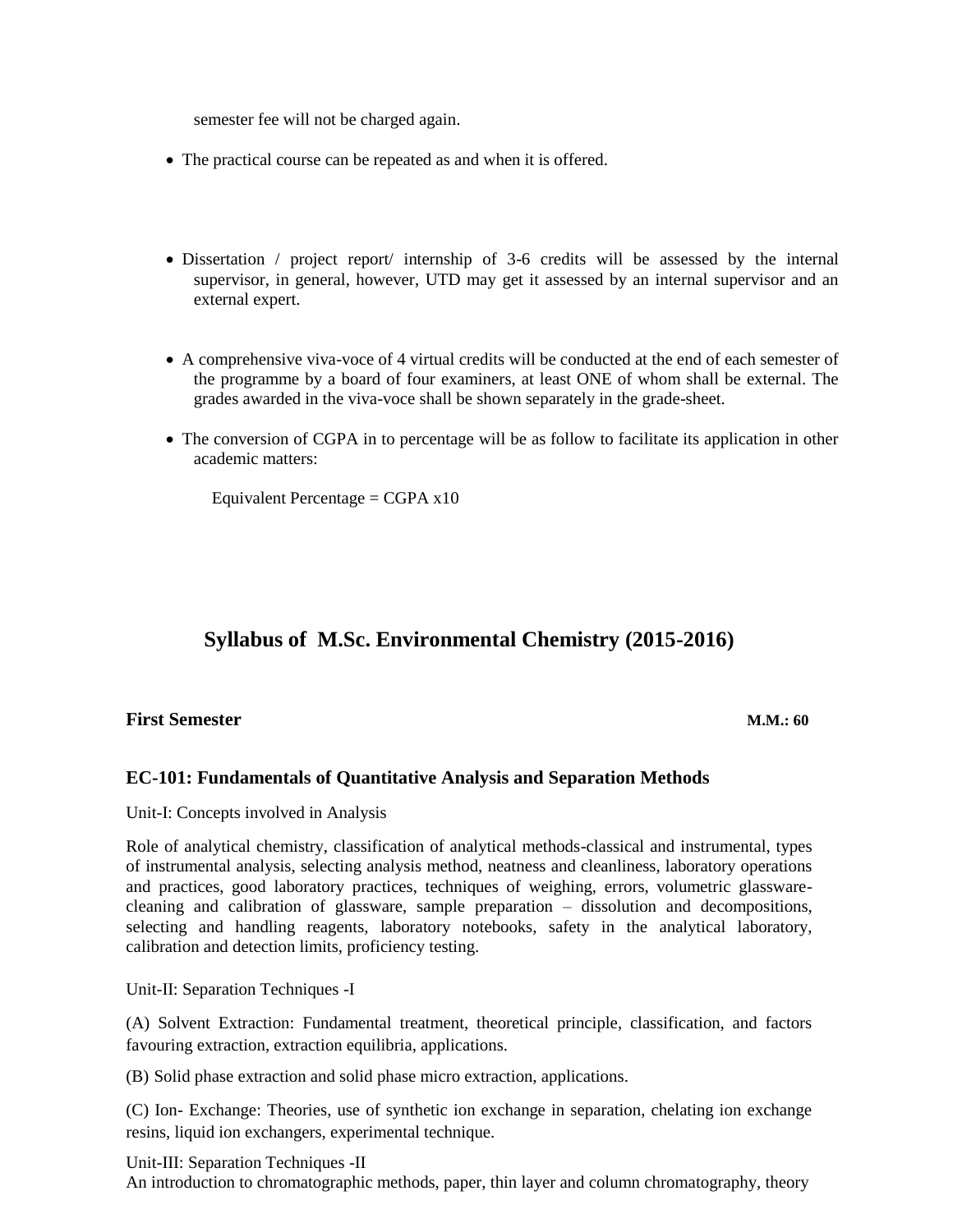of chromatography, classification of chromatographic techniques, retention time, relationship between retention time and partition coefficient, the rate of solute migration, differential migration rates, band broadening & column efficiency, kinetic variables affecting band broadening, Electrophoresis and capillary electrophoresis.

#### Unit-IV: Separation Techniques -III

GC, Principle of GC, plate theory for GC, instrumentation for GC, working of GC, Detectors used, applications, , HPLC, Principle of HPLC, Components of HPLC, Detectors used, instrumentation, applications in qualitative and quantitative analysis, comparison of GC and HPLC.

#### Unit-IV: Separation Techniques -IV

Size exclusion chromatography, super critical fluid chromatography, affinity chromatography, HPTLC, Ion chromatography, pyrolytic gas chromatography.

#### **Books Recommended**

- 1. D.A. Skoog, F.J. Holler and T.A. Nieman, Principles of Instrumental Methods, 5<sup>th</sup> ed.,,Thomson Asia Pvt. Ltd., Singapore (2003).
- 2. R.A. Day and A.L. Underwood, Quantitative Analysis, 6<sup>th</sup> ed., Prentice Hall of India Pvt. Ltd (1993).
- 3. G.D. Christian, Analytical Chemistry,  $6^{th}$  ed, John Wiley & Sons (2001).
- 4. S.M. Khopker, Environmental Pollution Analysis, 2<sup>nd</sup> ed., New Age International Pvt. Ltd.(2002).
- 5. A.I. Vogel, Textbook of Quantitative Chemical Analysis,  $5<sup>th</sup>$  ed., Addison Wesley Longman Singapore  $(1999)$ <sup>1</sup>
- 6. G. W. Eving, Instrumental Methods of Chemical Analysis,  $5<sup>th</sup>$  ed., Mc-Graw Hill Book Company (1985).
- 7. Willard, Merritt, Dean, and Settle, Instrumental Methods of Analysis,  $7<sup>th</sup>$  ed., C B S Publishers &Distributors (1986).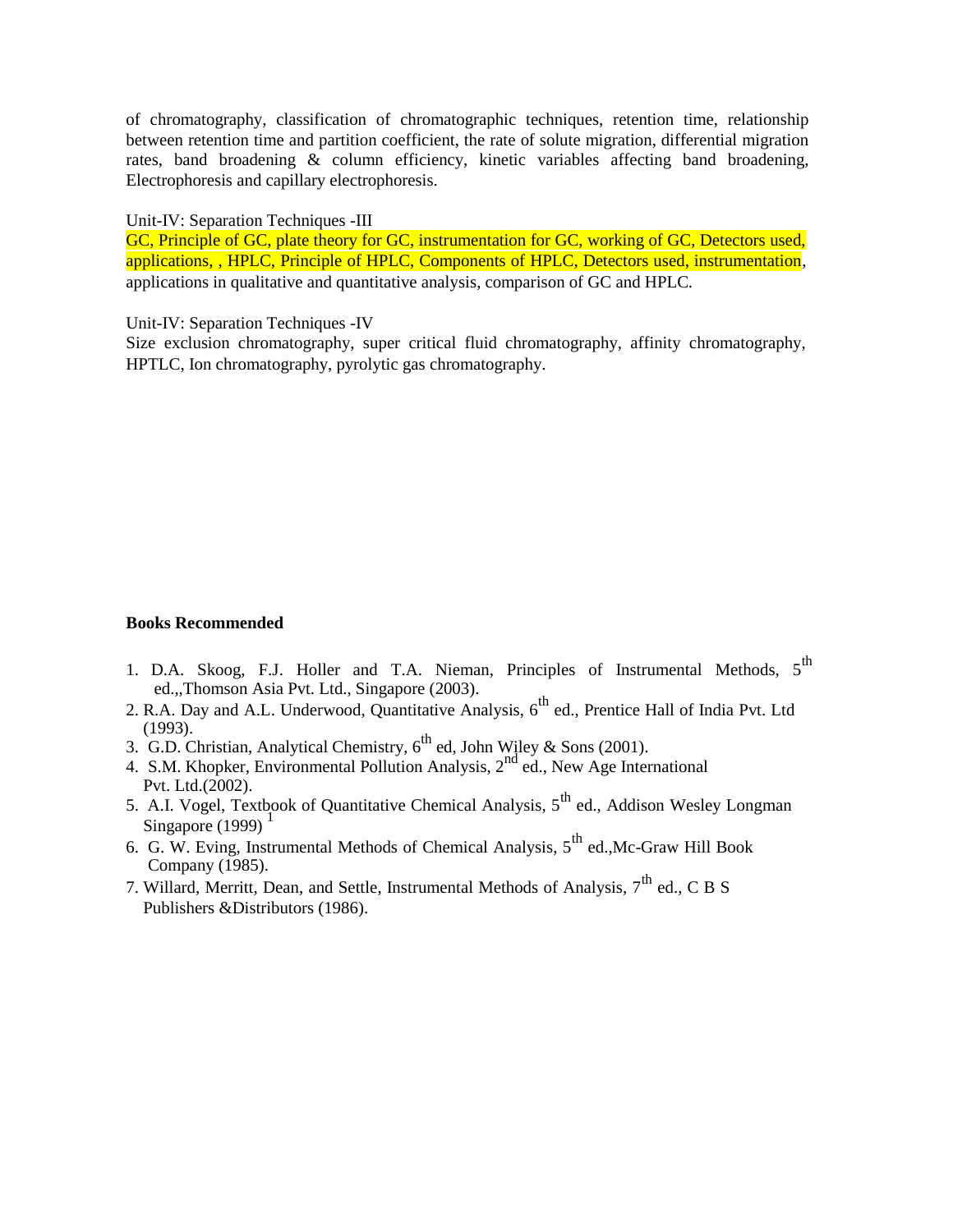**Syllabus M.Sc. EC............. (2015-2016)**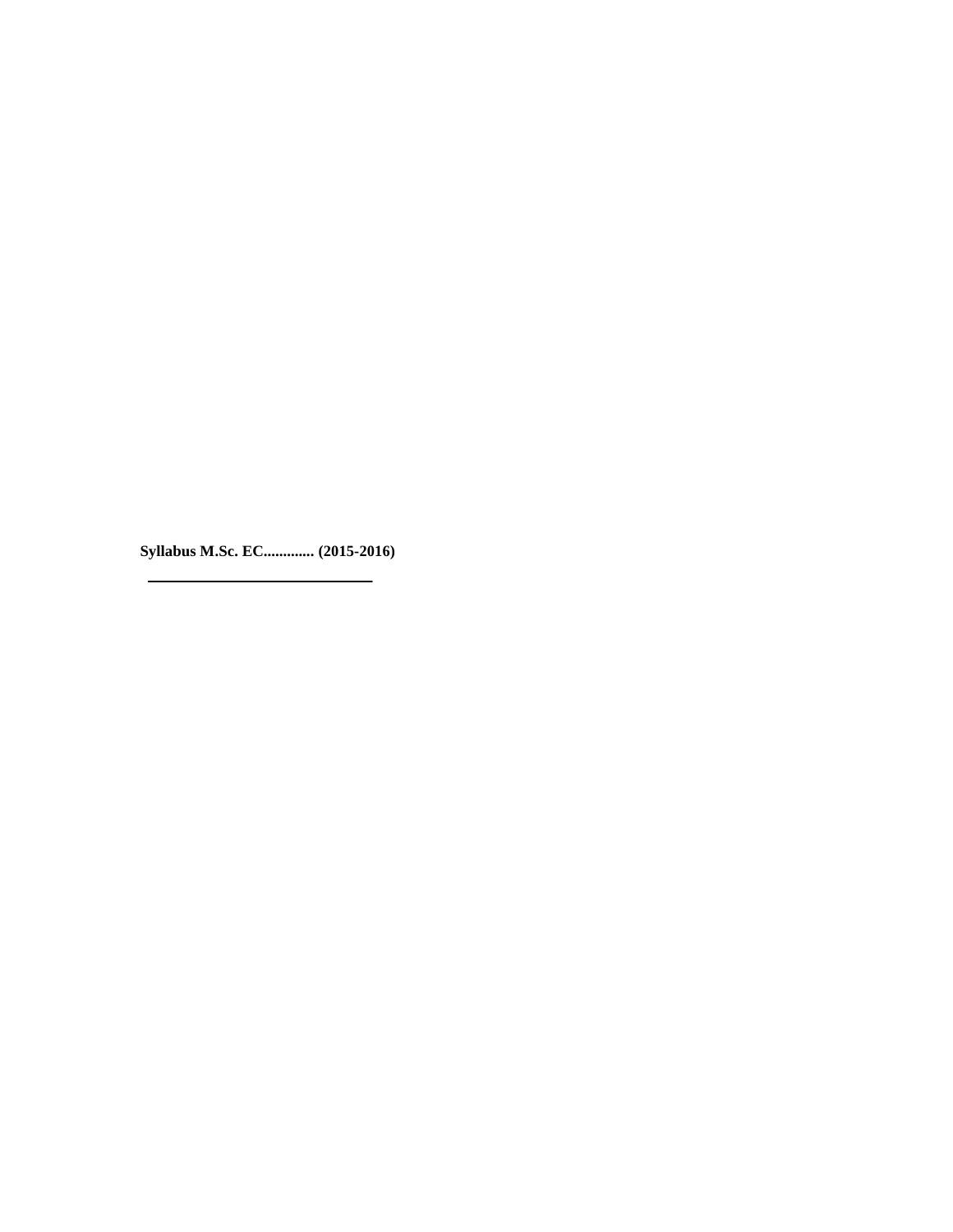# **EC-102: Stereochemistry and Thermo -analytical Methods**

#### Unit-I: Stereochemistry

- (A) Conformational analysis: Conformation of n-butane and cyclohexane, stability of conformers and energy profile diagram.
- (B) Optical activity: Criteria for optical activity, stereoisomers, enantiomers and diastereomers, erythro and threo isomers, a general idea of symmetry elements.
- (C) Racemic Modifications: Conglomerate, racemate and racemic solid solutions, a general idea of stereo selective synthesis.
- (D) Resolution of Racemic modifications: by Chemical separation, chromatography, preferential crystallization and asymmetric transformation (a brief idea only).

#### Unit-II: Solution reactions: fundamental theory

The Law of Mass Action, Activity and Activity Coefficient, Factors affecting chemical reactions in solution, The ionic product of water, Electrolytic dissociation, Strengths of acids and bases, Solubility Product, Common ion effect, Effect of acid, temperature and solvent on the solubility of the precipitate, Complexation, stability of complexes, Complexones

#### Unit-III: Titrimetric and Gravimetric Methods of Analysis

General principles: Solvents in analytical chemistry, buffers, acid-base equilibria, concentration systems, stoichiometic calculation, acid-base titration, titration curves, acid base indicators, applications of acid-base titration, complexometric titration, metal-ion indicators, precipitation titration, Mohr's titration, Volhard's titration, adsorption indicators, Fajan's titration, titration curves in oxidation-reduction titration, redox indicators, applications of redox titrations

#### Unit-IV: Thermo-analytical Methods

Thermogravimetry, factors affecting thermogravimetric curves, derivative thermogravimetry (DTG), thermobalances, applications of thermogravimetry, differential thermal analysis, factors affecting DTA curve, instrumentation, applications of DTA.

Differential scanning calorimetry, theory, instrumentation, applications of DSC, thermometric titration, principle, classification, instrumentation and applications of thermometric titration.

Unit-V: Principles of Gravimetric Analysis

Stoichiometry of gravimetric reactions, formation and properties of precipitates, precipitation from homogeneous solution, nucleation, organic precipitations, applications of gravimetric analysis.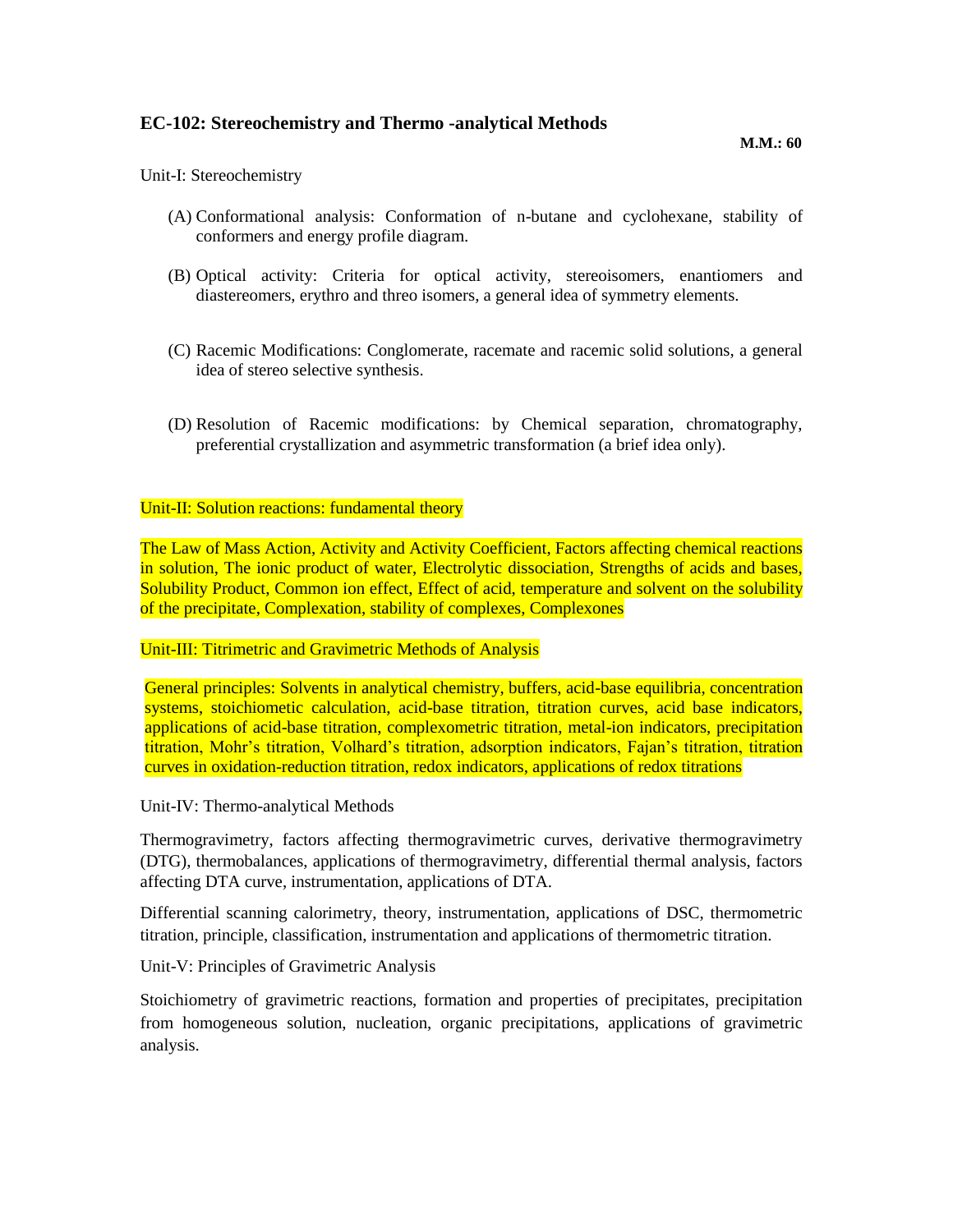#### **Books Recommended**

- (a) D.A. Skoog, F.J. Holler and Nieman, Principles of Instrumental Methods,  $5^{th}$  ed., Thomson Asia Pvt. Ltd., Singapore (2003).
- (b) R.A. Day and A.L. Underwood, Quantitative Analysis,  $6^{th}$  ed., Prentice Hall of India Pvt. Ltd. (1993).
- (c) G.D. Christian., Analytical Chemistry,  $6<sup>th</sup>$  ed, John Wiley & Sons (2000)
- (d) A.I. Vogel, Textbook of Quantitative Chemical Analysis,  $5<sup>th</sup>$  ed., Addison Wesley Longman Singaporepte Ltd. (1999)<br>
(e) G. W. Eving, Instrumental Methods of Chemical Analysis, 5<sup>th</sup> ed.,,Mc-Graw
- Hill Book Company (1985)

6. Ernest L. ELiel and Samuel H. Wilen,Stereochemistry of Organic Compounds , John Wiley & Sons (2003).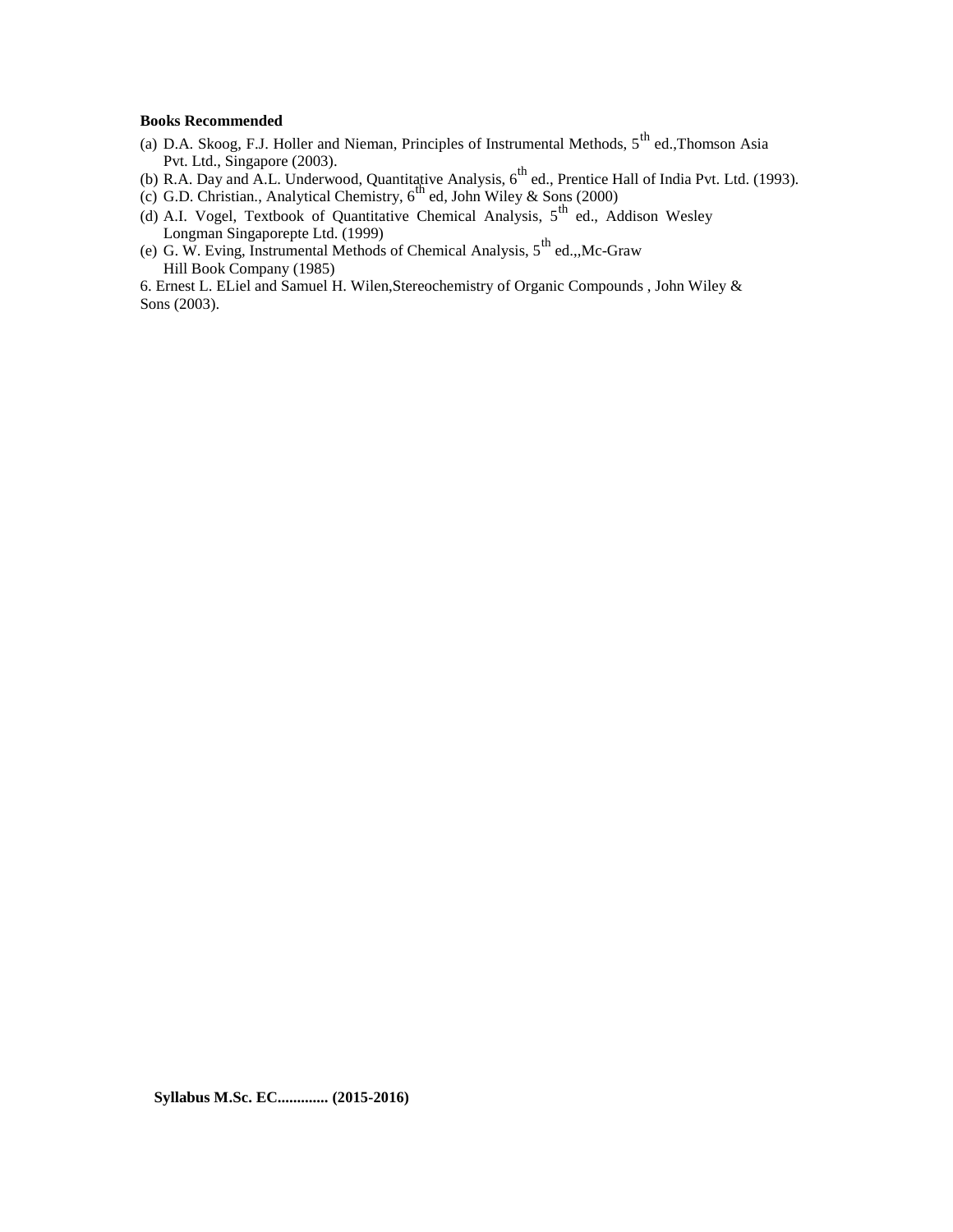# **EC-103: Spectro-analytical Methods of Analysis-I M.M.: 60**

Unit-I: Colorimetry and Spectrophotometry

An introduction to spectrophotometric methods, a brief idea of wave properties of electromagnetic radiation, theory of spectrophotometry and colorimetry, conjugated dienes, woodward fieser rules for calculating absorption maxima in dienes,transition probability,types of absorption bands ,types of electronic transitions, chromophores, auxochromes, absorption and intensity shift, limitations of Beer's Law, classification of methods of colour measurement, instrumentation single beam and double beam, photometric error, applications of spectrophotometry to inorganic and organic compounds (quantitative calculations), spectrophotometric titration.

Unit-II: Other Spectro-analytical techniques

(A) Introduction, general principle, instruments for nephelometry and tubidimetry, applications of nephelometry and turbidimetry to analytical chemistry.

(B) Dispersion Refrectometry and Flame photometry

(C) Polarometry, circular dichrosim (CD) and optical rotatory dispersion (ORD).

Unit-III: Emission Spectroscopy

Elementary idea of emission spectroscopy, introduction, elementary theory, instrumentation, types of flames, interferences, factors affecting flame photometry, applications to qualitative and quantitative analysis, limitations.

Unit-IV: Fluorescence and Phosphorescence Spectrophotometry

Theory of fluorescence and phosphorescence, quantum yield, factors affecting fluorescence and phosphorescence, relation between concentration and intensity, instrumentation, applications, an elementary idea of chemiluminiscence.

Unit-V: Kinetic of Slow and Fast reactions (An elementary study keeping in view its applications in analytical chemistry)

(A) Rates of chemical reaction, expression for reaction rate, rate constants, order of reaction, methods for determination of order of reaction, Arrhenius equation, Collision theory, failure of collision theory, Absolute reaction rate theory, unimolecular reactions, mathematical formulation of Lindemann's theory, catalysed reactions, Theory of homogenous catalysed reactions, kinetics of enzyme catalysed reactions, elementary idea of micellar catalysis.

(B) Study of fast reactions by stopped flow method, relaxation methods, flash photolysis method, photochemical reactions, kinetics of photochemical combination of hydrogen and chlorine, branched chain reactions, oscillatory reactions, applications of kinetic methods in finding out optimum conditions for different reactions.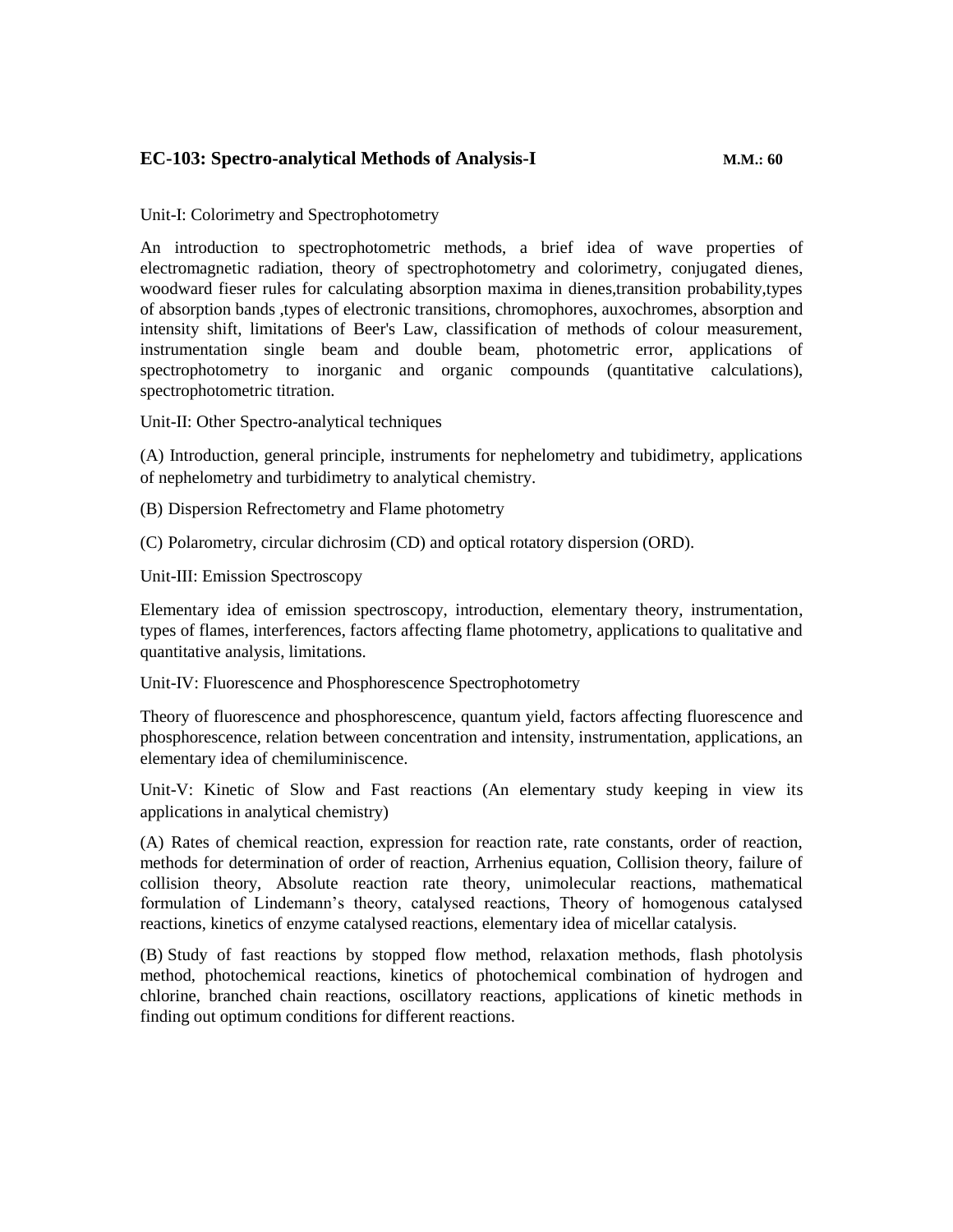#### **Books Recommended**

- 1. John. R. Dyer, Applications of Absorption Spectroscopy of Organic compounds, 9<sup>th</sup> ed.. Prentice Hall of India Pvt. Ltd. (1994).
- 2. Dudley H.Williams and Ian Fleming, Spectroscopic Methods in Organic Chemistry, 4<sup>th</sup> ed., Tata Mc-Graw Hill Book Company (1998).
- 3. R.M.Silverstein, G.Clayton Bassler and Terence C. Morrill, Spectroscopic Identification of Organic compounds,  $6^{th}$  ed, John Wiley & Sons (1998).
- 4. D.A. Skoog, F.J. Holler and Nieman, Principles of Instrumental Methods, 5<sup>th</sup> ed., Thomson Asia Pvt. Ltd., Singapore (2003).<br>5. R.A. Day and A.L. Underwood, Quantitative Analysis, 6<sup>th</sup> ed., Prentice Hall of India Pvt. Ltd. (1993).
- 
- 6. G.D. Christian., Analytical Chemistry,  $6<sup>th</sup>$  ed, John Wiley & Sons (2000)
- 7. A.I. Vogel, Textbook of Quantitative Chemical Analysis,  $5^{\text{th}}$  ed., Addison Wesley Longman Singapore (1999)

**\_\_\_\_\_\_\_\_\_\_\_\_\_\_\_\_\_\_\_\_\_\_\_\_\_\_\_\_\_\_**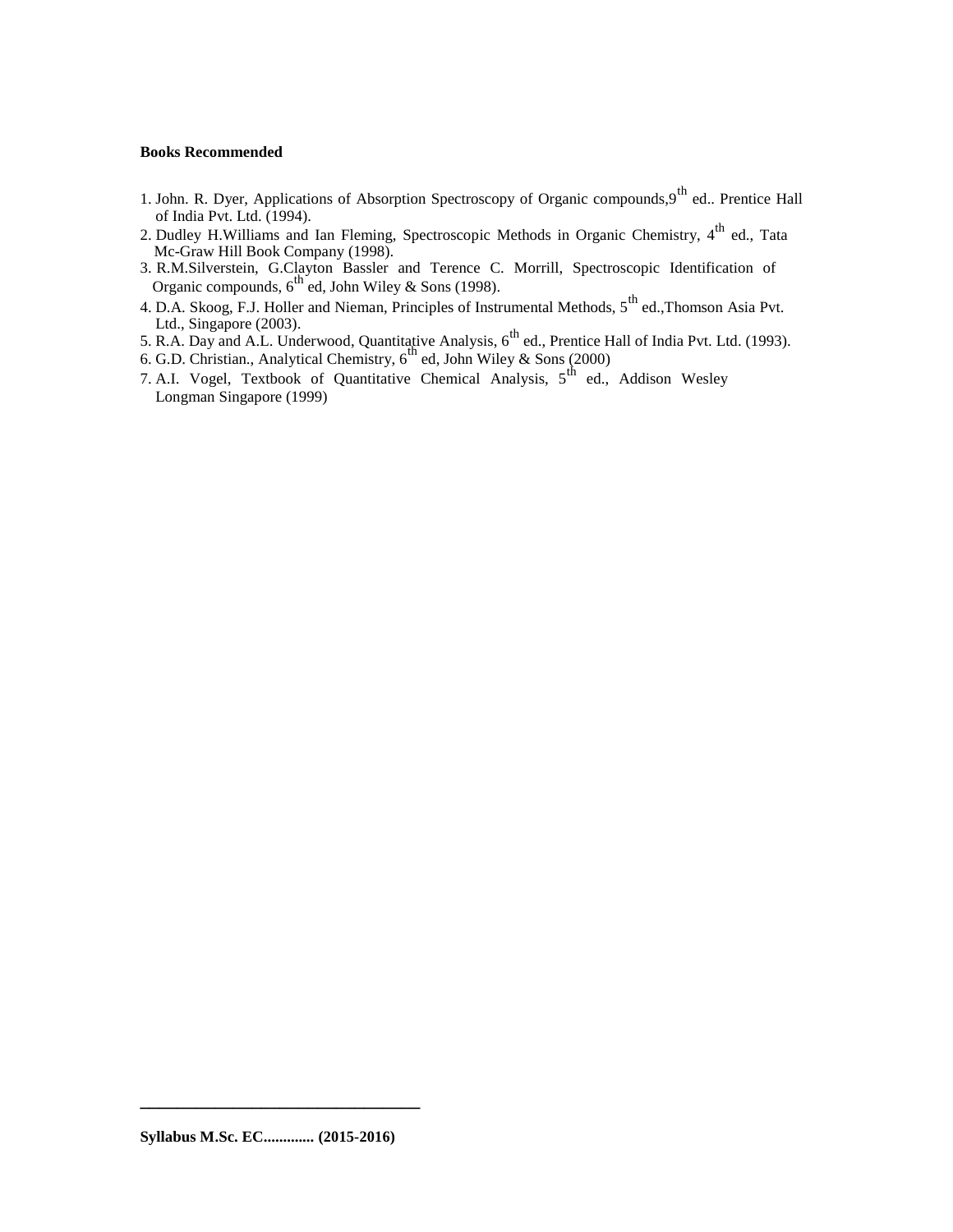# **EC-104: Electro-analytical Methods of Analysis M.M.: 60**

Unit-I: Fundamentals

Electrochemical cells, solution structure, potential in electroanalytical cells, Nernst equation, electrode potential the ideal polarized and non-polarized electrodes, faradiac reaction, variables in electrochemical cells, factors affecting electrode reaction rate and current, decomposition potential, back potential and voltage.

#### Unit-II: Potentiometry

Introduction, reference electrodes, indicator electrodes, ion-selective electrodes and their applications in chemical analysis, instrumentation and measurement of cell unit, direct potentiometry, potentiometric titration, applications.

#### Unit-III: Polarography

Direct current polarography, basic principle, instrumentation, advantages and disadvantages of dropping mercury electrode, different kinds of limiting currents, components of poralographic waves, reversible and irreversible waves, pulse and A.C. polargraphy, applications of polarography to inorganic and organic compounds, elementary idea of stripping voltammetry, amperometric titrations.

#### Unit-IV: Conductometry and Coulometry

Conductometry as an analytical tool, applications of direct conductometric measurements, basis of conductometric titrations, applications of conductometry titration, constant current and controlled potential electro-gravimetry, separation of metals, coulometry at controlled potential, coulometry at constant current, applications.

#### Unit-V: Voltammetry

AC polarography, current sampled (TAST) polarography, normal pulse and differential pulse polarography, stripping voltammetry, linear sweep and cyclic voltammetry, chonopotentiometry, chronoamperometry.

#### Books Recommended

- 1. Allen J. Bard and Larry R. Faulkner, Electro-chemical Methods,  $2^{nd}$  ed., John Wiley & Sons (2001).
- 2. G.D. Christian, Analytical Chemistry,  $6^{th}$  ed, John Wiley & Sons (2001).
- 3. A.I. Vogel, Textbook of Quantitative Chemical Analysis,  $5<sup>th</sup>$  ed., Addison Wesley Long man Singapore Ltd. (1999)
- 4. Galen W. Eving, Instrumental Methods of Chemical Analysis,  $5<sup>th</sup>$  ed., Mc-Graw Hill Book company (1985).
- 5. Willard, Merritt, Dean, and Settle, Instrumental Methods of Analysis,  $7<sup>th</sup>$  ed., C B S Publishers & Distributors (1986).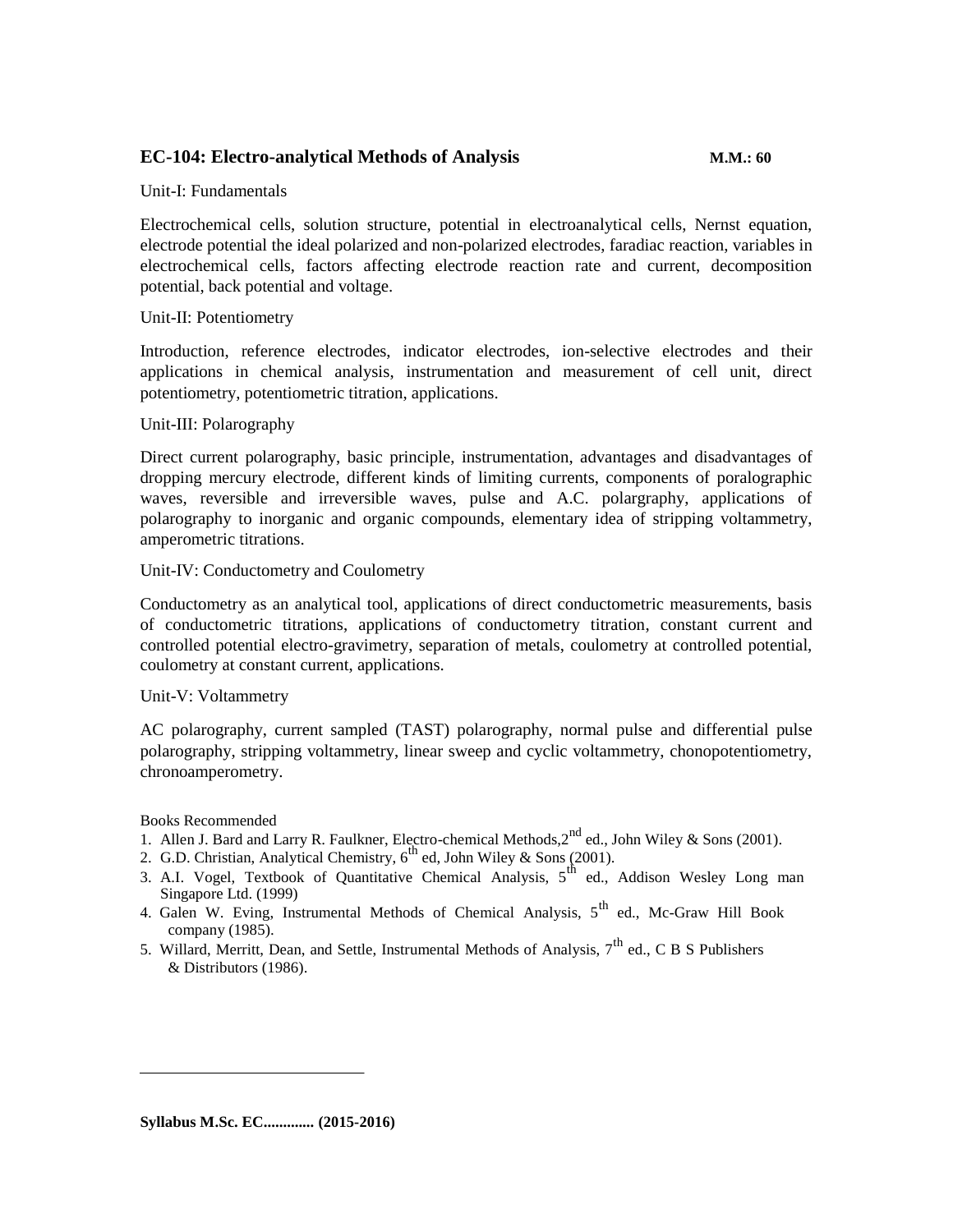#### **Second Semester**

### **EC -201: Environmental and Pollution Control**

**M.M.: 60**

#### Unit-I: Air Pollution

Atmospheric pollution, classification of air pollutants, sources of air pollution and methods of control, sampling of aerosols, sampling of gaseous pollutants, analysis of  $SO_x$ ,  $NO_x$ ,  $CO-CO_2$ , hydrocarbons, effects of air pollutants on animals, ozone layer, chlorofluorocarbons, acid rain, green house effect.

#### Unit-II: Water Pollution

Sampling and preservation of water, physical examination of water-colour, alkalinity, TDS, conductivity, temperature, odour, turbidity, hardness, chemical examination of waterdetermination of carbonates and bicarbonates, sulphate, chloride and flouride, nitrite and nitrate, iron, manganese, silica, cadmium, arsenic, chromium, lead, mercury, biological examination of water-dissolved oxygen, BOD, COD, MPN. Organic pollutant analysis-phenols and detergents.

#### Unit-III: Water treatment

Quality of water, standards of raw and treated water, objectives of waste water treatment, A brief idea of sedimentation, coagulation and flocculation, filtration, disinfection of water, activated sludge process, trickling filters, sludge treatment and disposal.

Unit-IV: Softening of water, corrosion and its control, removal of nitrogen and phosphorus. Removal of toxic compounds and refractory organics, removal of dissolved inorganic substances, Reverse osmosis.

### Unit-V: (A) Soil Pollution

A brief idea of chemistry of soil. Trace element analysis in soil-B, Cd, Cu, Fe, Mn, Mo, Zn, Pb, Pesticides and pollution, classification and degradation of pesticides, methods of pesticides analysis.

#### (B) Noise Pollution

Sources, measurement, effects and control.

#### **Books Recommended**

1. Gilbert M. Masters, Introduction to Environmental Engineering and Science,  $3<sup>rd</sup>$  ed. Prentice Hall of India Pvt. Ltd.(1998)

2. C.S.Rao, Environmental Pollution Control Engineering, 3<sup>rd</sup> ed., Wiley Eastern Ltd.New Age International Pvt.Ltd. (1995).

3. Metcalf & Eddy, Waste Water Engineering, Tata McGraw Hill, New Delhi (2003).

4. C.Harold Wright, A Hand book of Soil Analysis,  $4<sup>th</sup>$  ed., Logas press New Delhi –

5. Thomous S. Spiro and William M. Stiglicini, Chemistry of the Environment, Prentice Hall of India Pvt. Ltd. (2002).

6. Nicholas P. Cherimisinoff, Biotechnology for Waste and wastewater treatment, Prentice Hall of India Pvt. Ltd. (2001).

7. Jarry A. Nathanson, Basic Environmental Technology, 4<sup>th</sup> ed., Prentice Hall of India Pvt. Ltd. (2003). 8. Raymond W. Miller and Roy L. Donalvee, Soil in Our Environment,  $7<sup>th</sup>$  ed, Prentice Hall of India Pvt. Ltd. (1997).

9. Nylie C. Brady, The Nature and Properties of Soil,  $10^{th}$  ed., Prentice Hall of India Pvt. Ltd. (1996).

\_\_\_\_\_\_\_\_\_\_\_\_\_\_\_\_\_\_\_\_\_\_\_\_\_\_\_\_\_\_\_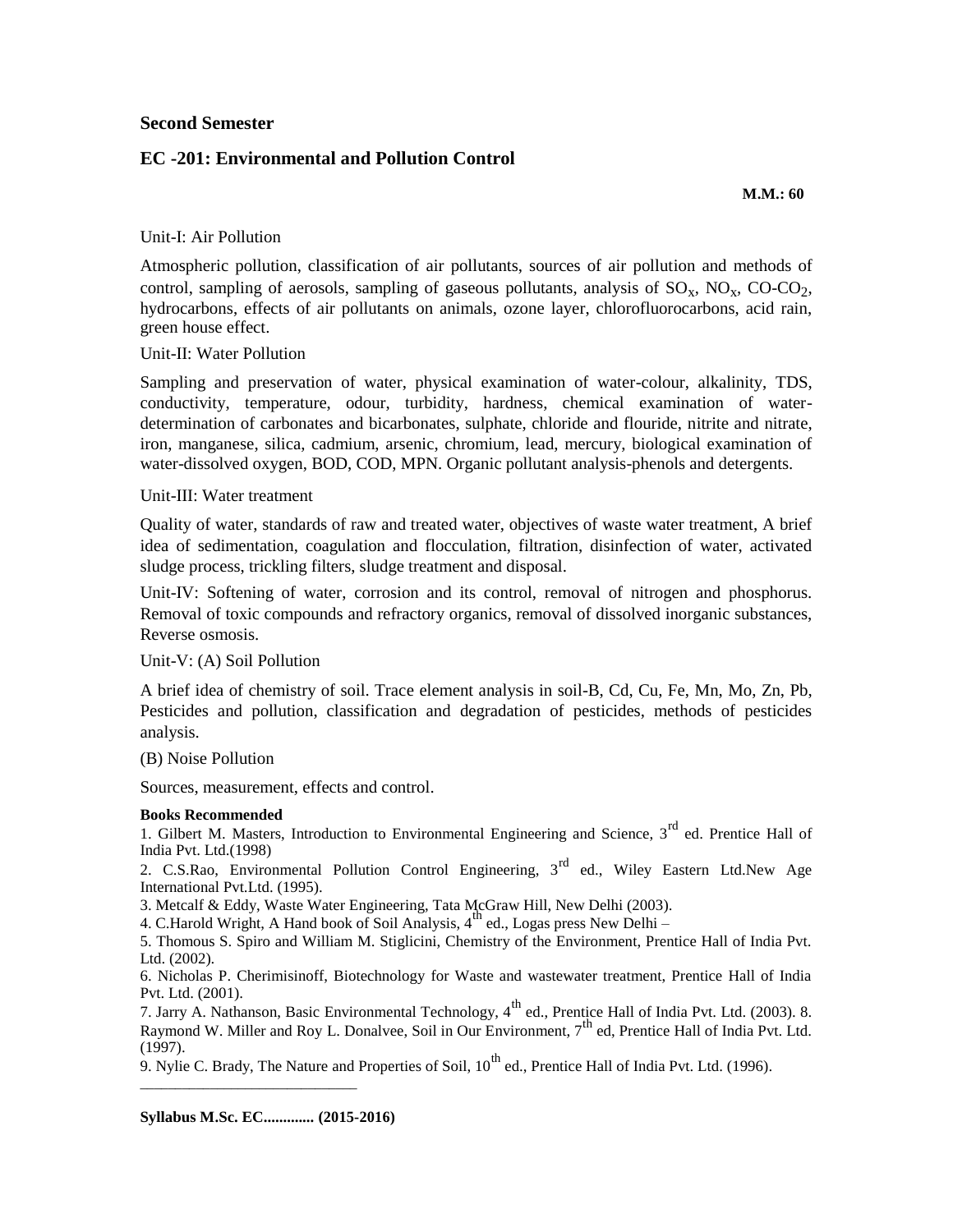# **EC -202: Spectro-analytical Methods of Analysis- II M.M.: 60**

Unit-I: Atomic Absorption and Emission Spectroscopy.

Theory of atomic spectroscopy, the origin of spectral transition, the populations of energy levels, the factors influencing spectral width, atomic absorption spectroscopy (AAS), instrumentation, interferences, applications, various non-flame emission sources, applications of atomic emission spectroscopy, comparison of atomic emission and atomic absorption methods, Inductively Coupled Plasma Atomic Emission Spectroscopy (ICP-AES), instrumentation of ICP-AES, applications of ICP-AES, Comparison of ICP-AES with AAS.

Unit-II: Infrared Spectroscopy

Theory of Infrared absorption, vibrational modes, vibrational coupling, Near IR Spectroscopy ,instrumentation, dispersive and non-dispersive instrument, FTIR, sampling techniques qualitative applications and interpretation of spectra, quantitative applications. A brief idea of Raman spectroscopy.

Unit-III: Nuclear Magnetic Resonance Spectroscopy

Theory of NMR, chemical shift and spin-spin splitting, relaxation process of saturation, environmental effects on NMR spectra, instrumentation, CW or FT NMR instrument, Rules governing the interpretation of first order spectra, applications to quantitative analysis.

Unit-IV: Carbon-13 NMR

Historical development, proton decoupling-broad band, Off-resonance and pulsed or gated decoupling, nuclear overhauser enhancement, polarization transfer experiments-DEPT and INEPT chemical shifts, spin-spin coupling impacts, application of  ${}^{13}C$  NMR to structure determination, two-dimensional NMR spectroscopy, principle, the COSY experiment, the COSY experiment with double quantum filter (COSY-DQF), the NOESY experiment, three-dimensional NMR experiment, **APT and INADEQUATE techniques.** 

Unit-V: Mass Spectrometry

Theory of mass spectrometry, practical considerations, ion production, depletion of ions, ion detector, calibration, other ionization techniques: chemical ionization, fast atom bombardment (FAB), and electrospray, interpretation of the mass spectrum of the compound,Mc Lafferty rearrangement ,Mass analyzers, determination of molecular formula, nitrogen rule, general fragmentation modes, applications of mass spectrometry.

#### **Books Recommended**

- 1. John. R. Dyer, Applications of Absorption Spectroscopy of Organic compounds,  $9^{th}$  ed., Prantice Hall of India Pvt. Ltd. (1994).
- 2. Dudley H.Williams and Ian Fleming, Spectroscopic Methods in Organic chemistry, 4<sup>th</sup> ed., Tata Mc-Graw Hill Book company (1998).
- 3. R.M.Silverstein, G.Clayton Bassler, and Terence C. Morrill, Spectroscopic Identification of Organic Compounds,  $6^{th}$  ed., John Wiley & Sons (1998).
- 4. C.N. Ban well, Fundamentals of Molecular Spectroscopy, Tata Mc-Graw Hill Book company (1998).
- 5. Manas Chanda, Atomic Structure and Chemical Bond, Tata Mc-Graw Hill Book company (1998).

**\_\_\_\_\_\_\_\_\_\_\_\_\_\_\_\_\_\_\_\_\_\_\_\_\_\_\_\_\_\_\_\_\_\_\_\_\_\_\_\_\_\_\_\_\_\_**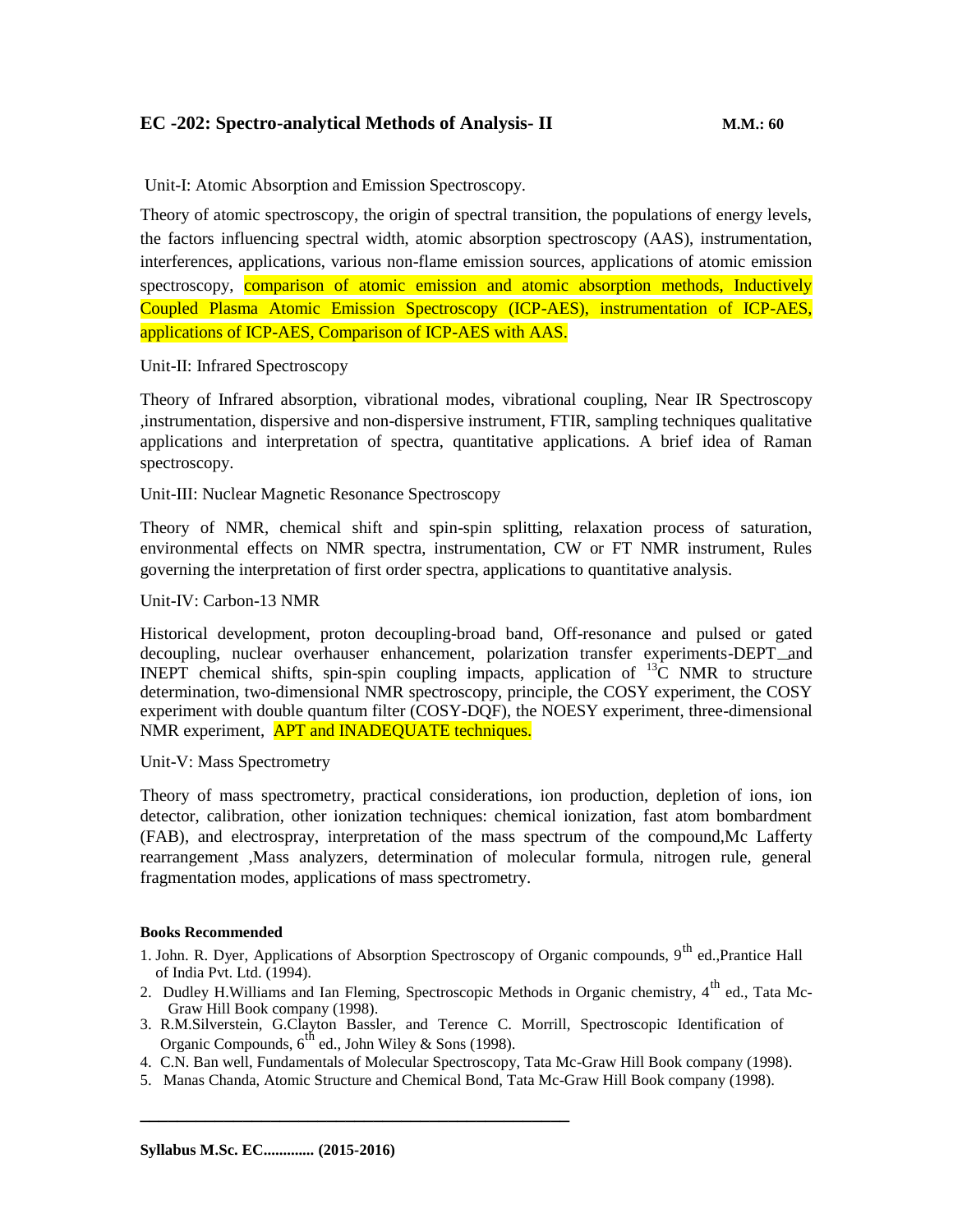#### **203: New trends in Instrumentation**

#### **M.M.:60**

#### Unit-I: Statistical Treatment of Data-I

Types of errors, accuracy and precision, rounding off, significant figures, normal distribution of errors, statistical treatment of finite samples (mean, median, range & average deviation), t-test, confidence interval of the mean, standard error of a mean, test of significance, comparison of two means, F-test, rejection of data, Q-test, bivariate data, Quality control charts, relationship between variables, correlation & regression, principle of least squares.

#### Unit-II: Statistical Treatment of Data-II

Overview of quantitative analysis of drugs, validation of analytical procedure in pharmaceutical formulation (LOD, LOQ, Robustness, Specificity, Accuracy, Precision, Selectivity, Linearity, Ruggedness, Reproducibility, Repeatability), Recovery analysis, Error bars, Study design.

#### Unit-III: Statistical Treatment of Data-III

Chi square, ANOVA-1 way classification, ANOVA-2 way classification, Lotka-Voltra Model and Lesle's matrix model, Box model and Gaussian Plume Model, normal distribution, skewness.

### Unit-IV: Spectro-analytical methods of analysis

Scanning Electron Microscopy (SEM), Transmission Electron Microscopy (TEM), Scanning Tunneling Microscopy (STM), Atomic Force Microscopy (AFM) and its applications, Microwave Spectroscopy, Comparison of Electron Microscopy with electron spectroscopy.

#### Unit-V: Photoelectron Spectroscopy

Ultraviolet (U.V.) and X-ray Photoelectron Spectroscopy, basic concepts and applications. Concept of AUGER Photoelectron Spectroscopy and applications. Determination of kinetic energy of an electron by using different methods, Difference between AUGER and Fluorescence phenomenon.

#### **Books Recommended**

- 1. John. R. Dyer, Applications of Absorption Spectroscopy of Organic compounds,  $9^{th}$  ed.. Prentice Hall of India Pvt. Ltd. (1994).
- 2. Dudley H.Williams and Ian Fleming, Spectroscopic Methods in Organic Chemistry, 4<sup>th</sup> ed., Tata Mc-Graw Hill Book Company (1998).
- 3. R.M. Silverstein, G.Clayton Bassler and Terence C. Morrill, Spectroscopic Identification of Organic compounds,  $6<sup>th</sup>$  ed, John Wiley & Sons (1998).
	- 4. D.A. Skoog, F.J. Holler and Nieman, Principles of Instrumental Methods, 5<sup>th</sup> ed.,Thomson Asia Pvt. Ltd., Singapore (2003).
	- 5. R.A. Day and A.L. Underwood, Quantitative Analysis,  $6<sup>th</sup>$  ed., Prentice Hall of India Pvt. Ltd. (1993).
	- 6. G.D. Christian., Analytical Chemistry,  $6^{th}$  ed, John Wiley & Sons (2000)
	- 7. A.I. Vogel, Textbook of Quantitative Chemical Analysis,  $5<sup>th</sup>$  ed., Addison Wesley Longman Singapore (1999)
	- 8. Jagmohan, Organic Spectroscopy-Principles and applications, 2<sup>nd</sup> ed, Narosa Publishing House, New Delhi
	- 9. C.S. Rao, Environmental Pollution Control Engineering, Wiley Eastern Ltd., New Age International Ltd., (1995)

**Syllabus M.Sc. EC............. (2015-2016)**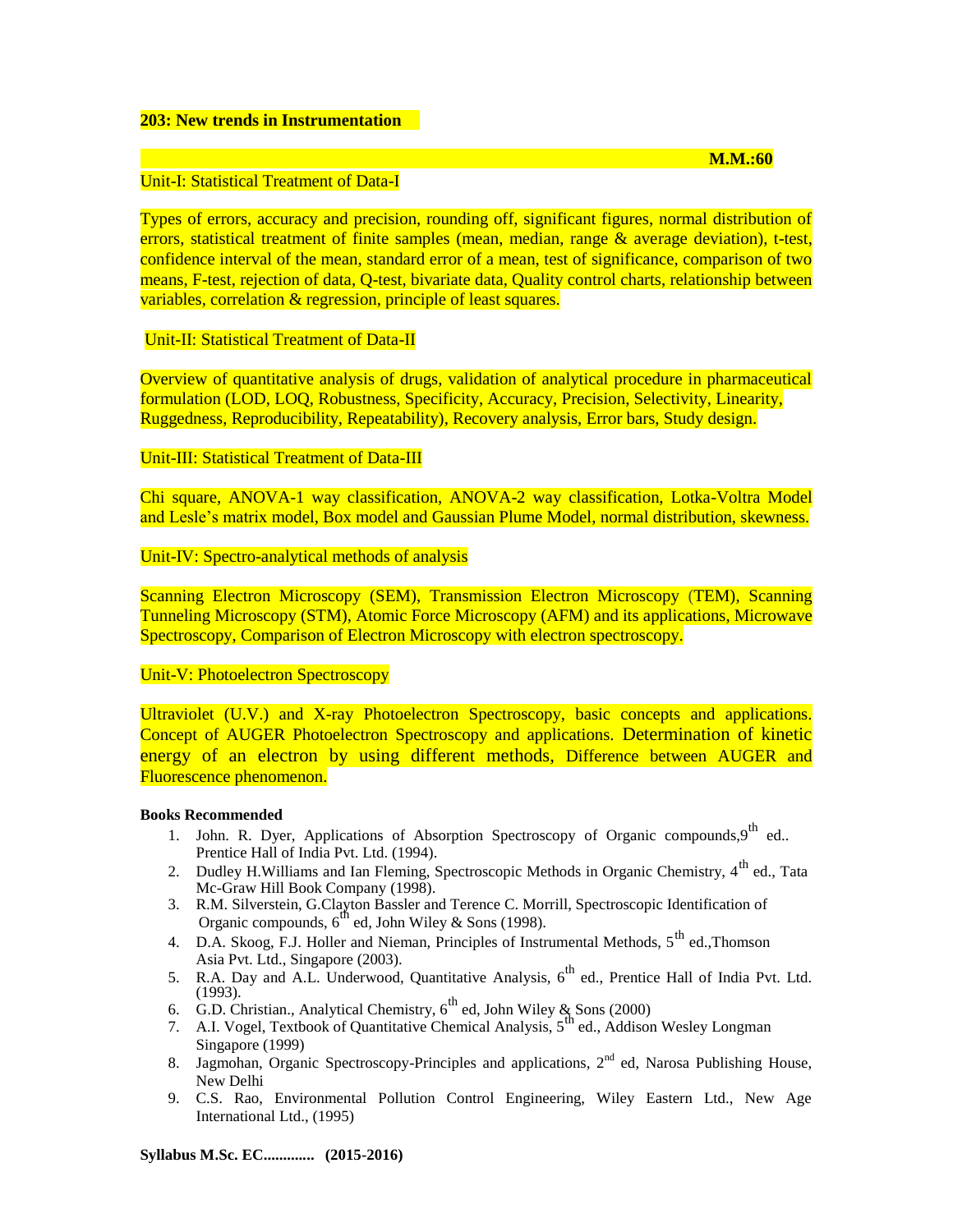#### **EC -204: Fundamental of Organic Reactions M.M.:60**

Mechanism of  $SN<sup>1</sup>$  and  $SN<sup>2</sup>$  reactions,  $SN<sup>i</sup>$  and SET mechanism, The neighboring group mechanism, Effects of substrate structure, Attacking nucleophile, Leaving group and reaction medium on  $SN<sup>1</sup>$  and  $SN<sup>2</sup>$  reactions, Benzyne reaction, Evidences infavour of benzyne reaction.

#### Unit-II: Electrophilic substitution

Electrophilic substitution reaction of benzyne, Nitration halogenations, Sulphonation , Friedel craft reaction, Energy profile diagram, The ortho/ para ratio, IPSO attack, Diazonium coupling reaction, Gattermann-koch reaction, Vilsmeir reaction.

#### Unit-III: Elimination reaction

Mechanism of E-1, E-2 and E1CB reactions, Difference between substitution and elimination reactions, Saytzeff rule, The Hoffmann rule, Effects of substrate structure, Nature of base, Nature of solvents and temperature on elimination reactions.

#### Unit-IV: Addition reaction

Electrophilic additions, Markovnikov's rule, Peroxide effect, Hydroboration, sharpless asymmetric epoxidation, Regio and chemoselectivity, Diel's – Alder reaction, ozonolysis, Hydrogenation of alkene and alkynes, Mechanism of Aldol, Claisen, Perkin and Benzoin condensations.

Unit-V: Free radicals

Stability of free radicals, Polymerization, halogenations of alkanes via chain reaction, Bromination by N- bromo succinimide (NBS), Addition of halogens and halogen acids, Autooxidation, Sandmeyer reaction, Hansdiecker reaction, Free radical rearrangement reaction.

#### **Books Recommended**

- 1. Advanced organic chemistry- reactions, mechanism and structure, Jery March, John Wiley.
- 2. Organic chemistry, R.T Morrism and R.N. Boyel, Prentice Hall.
- 3. Reaction mechanism in organic chemistry, S.M. Mukherji and S.P. Singh. Trinity Publisher, New Delhi.
- 4. Advanced organic chemistry, Jagdamba singh & L.D.S. Yadav. Pragati Prakashan, Meerut.
- 5. Advanced general organic chemistry, S.K. Ghosh. New central Book Agency(p) ltd. Kolkata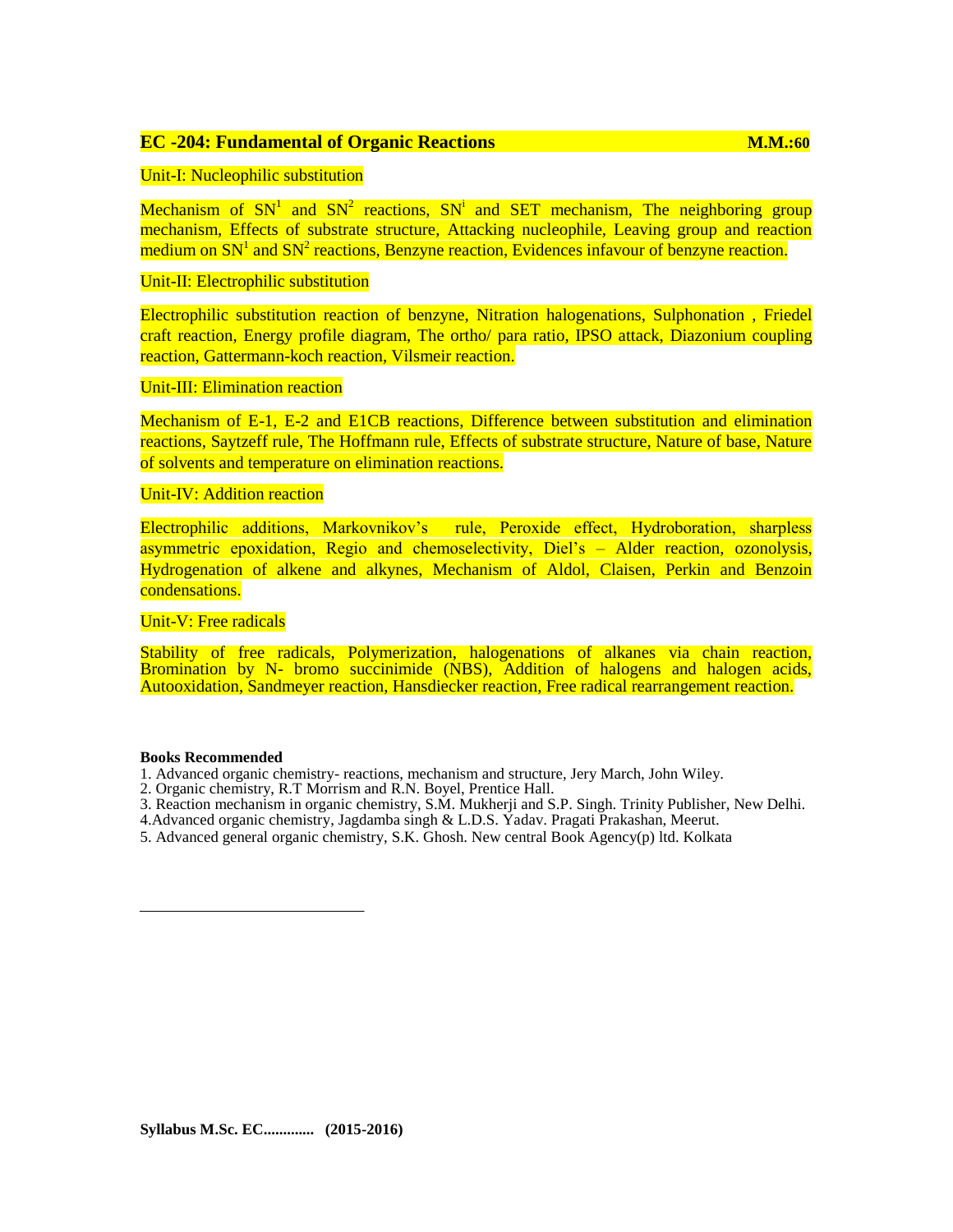# **Third Semester**

### **EC-301: Industrial Waste and Water Treatment M.M.: 60**

Unit-I: An Introduction to Source, Characteristics and Treatment of Industrial Waste

Undesirable waste characteristics, sources and characteristics of waste water, industrial waste survey, waste characteristics - estimation of organic content, water reuse and in-plant waste control, idea of different technologies for the treatment of industrial waste water and the basis for the selection of treatment technology.

Unit-II: Treatment of Industrial Wastes

Different steps in the treatment of industrial waste (equalization, neutralization, sedimentation, oil separation, flotation, coagulation), sources and removal of heavy metals e.g. As, Ba, Cd, Cu, F, Fe, Rb, Mn, Hg, Ni, Se, Ag & Zn)

Unit-III: Advance Water Treatment of Industrial Waste - I

Aeration, air stripping of volatile organics (VOC), biological oxidation - removal of organics (sorption, stripping, biodegradation), nitrification and de-nitrification.

Unit-IV: Advance Water Treatment of Industrial Waste - I

Lagoons and stabilization basins, membrane processes, trickling filtration, adsorption, ion exchange, chemical oxidation, sludge dewatering and disposal.

Unit-V: Waste Water Reuse and Recovery

Treatment, disposal, reuse and recovery of trade waste from (1) Textile Manufacture (2) Distilleries (3) Sugar (4) Paper and Pulp mills (4) Tanneries (5) Food Processing industries (6) Fertilizer Industry.

Books Recommended

- 1. Thomous S. Spiro and William M. Stiglicini, Chemistry of The Environment, Prentice Hall of India Pvt. Ltd. (2002)
- 2. Nicholas P. Cherimisinoff, Biotechnology for Waste and Waste Water Treatment, Prentice Hall of India Pvt. Ltd. (2001).
- 3. Jarry A. Nathanson, Basic Environmental Technology,  $4^{\text{th}}$  ed ,Prentice Hall of India Pvt. Ltd. (2003).
- 4. W. Wesley Eckenfelder, Indusrtrial Water Pollution Control, 2<sup>nd</sup> ed., Tata Mc-Graw Hill Book Company (1989).
- 5. P.K. Sinha, Computer Fundamentals, 2<sup>nd</sup> ed., BPB publication (1992).
- 6. Richard W. Brightman, Jaffery M. Dimsdale, Using Microcomputers, Galgotia Publications (1994).

\_\_\_\_\_\_\_\_\_\_\_\_\_\_\_\_\_\_\_\_\_\_\_\_\_\_\_\_\_\_\_\_\_\_\_\_\_\_\_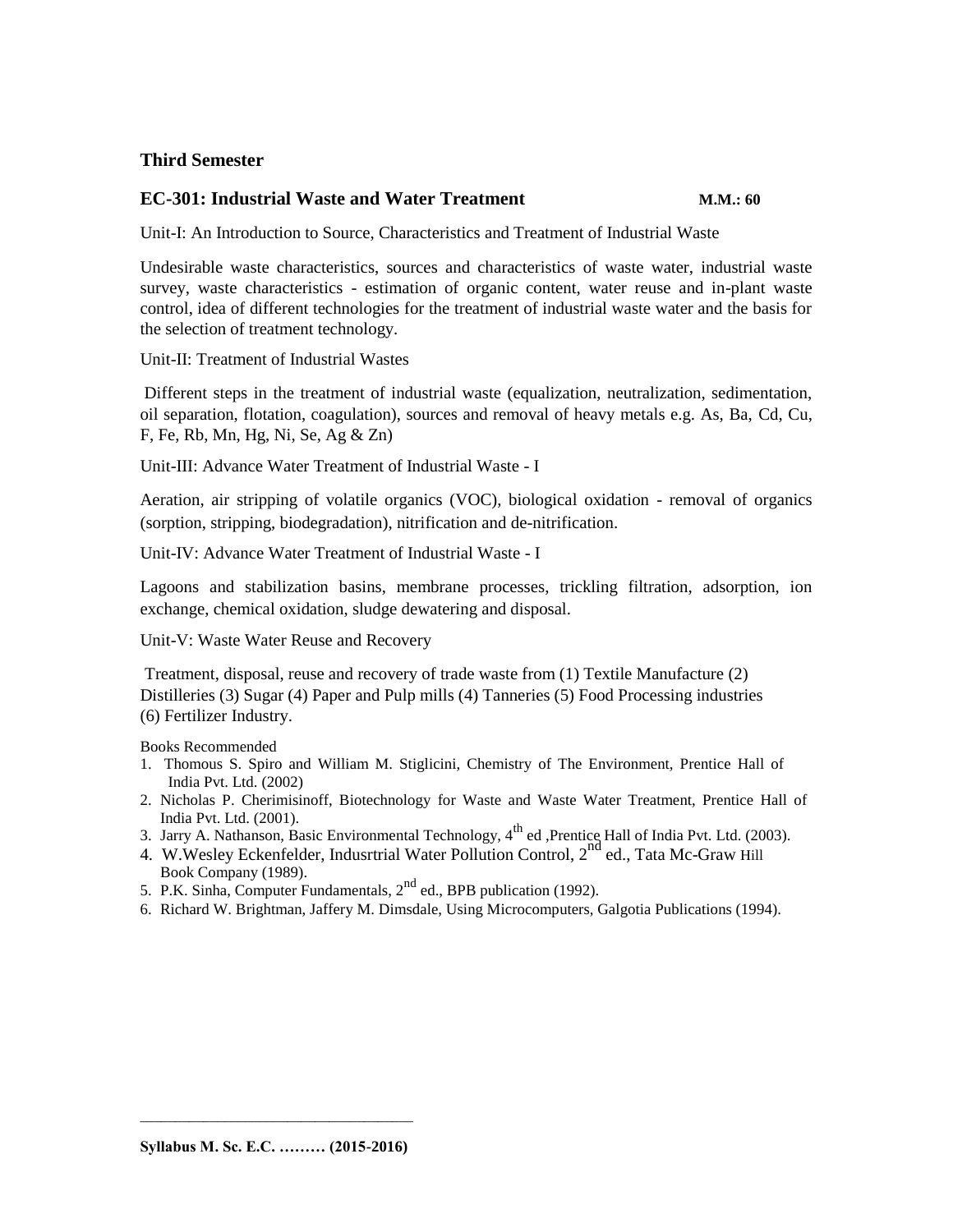# **EC 302: Environmental Toxicology and Environmental Impact Assessment**

 **M.M.: 60**

Unit - I: An Introduction to Impact Assessment

Introduction to EIA, impact assessment methodologies, environmental inventory, environmental impact assessment (planning and management), environmental indices and indicators for describing the affected environment, EIA guidelines, introduction to environmental impact statement, assessment of chlorofluorocarbons and carbon dioxide on the overall environment changes in stratospheric ozone.

#### Unit – II: A study of Impact Assessment -I

Assessment of impacts on the surface water environment, identification of surface water quality or quality impacts, impact prediction, identification and incorporation of mitigation measures, background information on the soil environment, ground water quantity and quality, conceptual approach for addressing soil and ground water environment impacts, identification of the types and quantities of air pollutants and of their impacts, impact prediction, identification and incorporation of mitigation measures.

#### Unit -III: A study of Impact Assessment-II

Prediction and assessment of impact on the noise environment, prediction and assessment of impacts on the biological environment; a brief idea of prediction and assessment of impacts on the cultural and socioeconomic environment, preparation of reports of the environmental impact study findings.

Unit - IV: Some Case Studies of Environmental Impact Assessment and Sustainable development.

- (A) A brief idea of environmental impacts of oil, natural gas, coal, hydroelectric development, nuclear power, thermal power project, mining & mineral processes.
- (B) Concept and strategies of sustainable development, environmental priorities of sustainable development in India.

Unit - V: Environmental Toxicology

(A) Toxicology and Pharmacokinetics: One-Compartment Model, Two-Compartment Model, Applications to Toxicology Testing, Toxic effects and dose response relationship a brief idea of carcinogens and non-carcinogens, Biotransformation, Biomarker, Xenobiotics, Toxicity due to Hydrocarbons and pesticides .

(B) Impact of Toxic Chemical on Enzymes: Biochemical effects of arsenic, cadmium, lead, mercury, carbon monoxide, cyanide

Books Recommended

- 2. J.M.Dewan and K.N. Sudarshan, Hazardous Waste Management, 1<sup>st</sup> ed., Discovery Publishing (1996).
- 3. Michea D. Lagrega, Hazardous Waste Management, 1<sup>st</sup> ed., Tata Mc Graw Hill Book Company
- 4. M. Satake and Y.Midostal, Environmental Toxicology, 1st ed., Discovery Publishing House (1997).
- 5. Ian C. Shaw and John Chadwick, Principles of Environmental Toxicology, Galgotia Publication Pvt. Ltd. (1998).

7.Colin Baird , Environmental chemistry f o u rt he d i t i o n, W. H. freeman and company

New York.

8. Frank A. Barile, P r i n c i p l e s of toxicology Testing John's University Queens, New York

<sup>1.</sup> Larry W. Canter. , Environmental Impact Assessment,  $2^{na}$  ed, Tata Mc Graw Hill (1996).

<sup>6.</sup> R.E. Hester and R.M. Harrison, Risk Assessment and Risk Management, 1<sup>st</sup> ed., Royal Society of India (1998).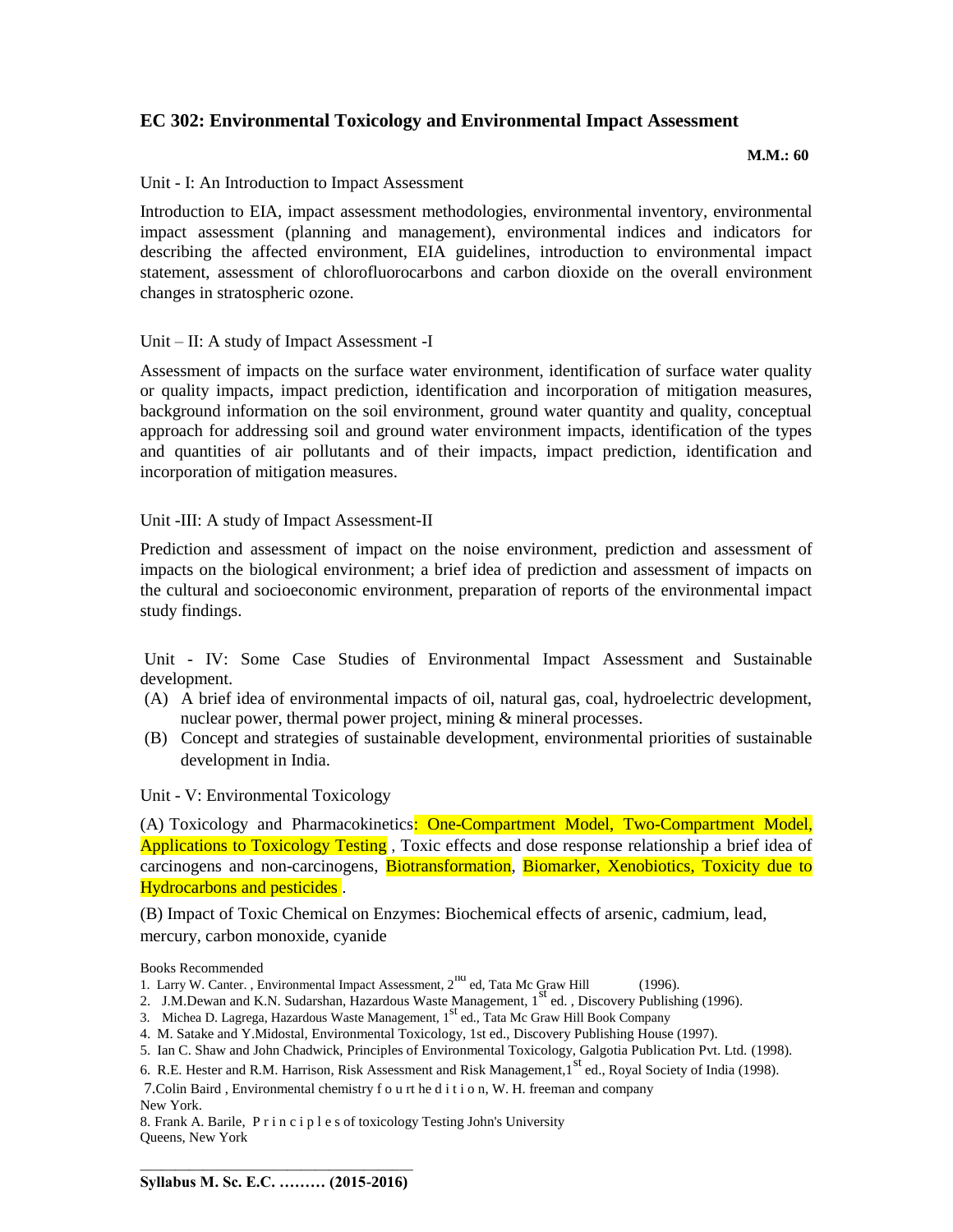# **E.C 303: Energy and Environmental Geochemistry M.M.: 60**

Unit-I: Energy, Man and Environment

(A) Energy and energy science: Law of conservation of energy, different forms of energy, fuel and energy resources and forms of energy (conventional and renewable resources for electrical generation), national energy strategies and national energy plan, energy management, conservation and audit.

(B) Alternative and renewable energy sources: Wind energy and wind turbine power plants, energy from ocean, geothermal energy and power plant, nuclear energy – fission and fusion principle and energy resources.

Unit- II: Solar Energy

(A) Introduction, Sun as a source of energy, solar radiation and its spectral characteristics, solar radiation measurements, solar collectors, solar photovoltaic, solar energy storage system, solar ponds, applications of solar energy.

Unit-III: Biomass Energy Resources

Biomass energy resources, resources of conversion of biomass into useful energy, raw biomass material for conversion to biogas, biogas generator (factors affecting biodegradation or generation of gas) significance of biogas plants in India's energy strategy, biogas plants, fuel properties and utilization of biogas, biomass as source of energy.

Unit- IV: Other Energy Sources and Pollution Control

(A) Chemical Energy Sources: Fuel cells, principle of operation of a fuel cell (also theory), classification and types of fuel cells, advantages and disadvantages of fuel cells, conversion efficiency of fuel cells, applications of fuel cells.

(B) Pollution Control of Major Pollutants: Pollution from use of energy: combustion products of fossil fuels, methods of controls of major pollutants -  $SO_x$  [Flue gas desulphurization (FGD) systems], removal of  $NO_x$  from flue gas (De- $NO_x$  system)

Unit V: Mineral Resources and Environmental Hazards

(A) Types of mineral deposits, mineral and rock resources, new methods in mineral exploration, marine mineral resources, conservation of mineral resources, impacts of mining activities. (B) Hydrological hazards: Floods and drought

Atmospheric hazards: Severe storms, temperature extreme and wild fires

Technological hazards: Bhopal Gas Tragedy and Chernobyl

Seismic hazards: Earthquake and volcanoes

#### **Books Recommended**

- 1. Carla W. Montgomery, Environmental Geology,  $5<sup>th</sup>$  ed., Mc Graw Hill Higher Education (2000).
- 2. G.D.Rai, Non Conventional Energy Sources, 4<sup>th</sup> ed., Khanna Publication (1996).
- 3. S.A. Abbasi, Renewable Energy Sources and Their Environmental Impact, 1<sup>st</sup> ed. Ashok K. Ghosh, Prentice Hall of India (2001).
- 4. H.P. Garg and J.Prakash, Solar Energy Fundamentals and Applications, Tata Mc Graw Hill (1992).
- 5. S.P. Sukhantine, Solar Energy: Principles of Thermal Collection and Storage,  $2^{nd}$  ed., Tata Mc Graw Hill (1992).
- 6. S.Rao and B. Prulaker, Energy Technology,  $1<sup>st</sup>$  ed., Khanna Publications (1996).

**Syllabus M. Sc. E.C. ……… (2015-2016)**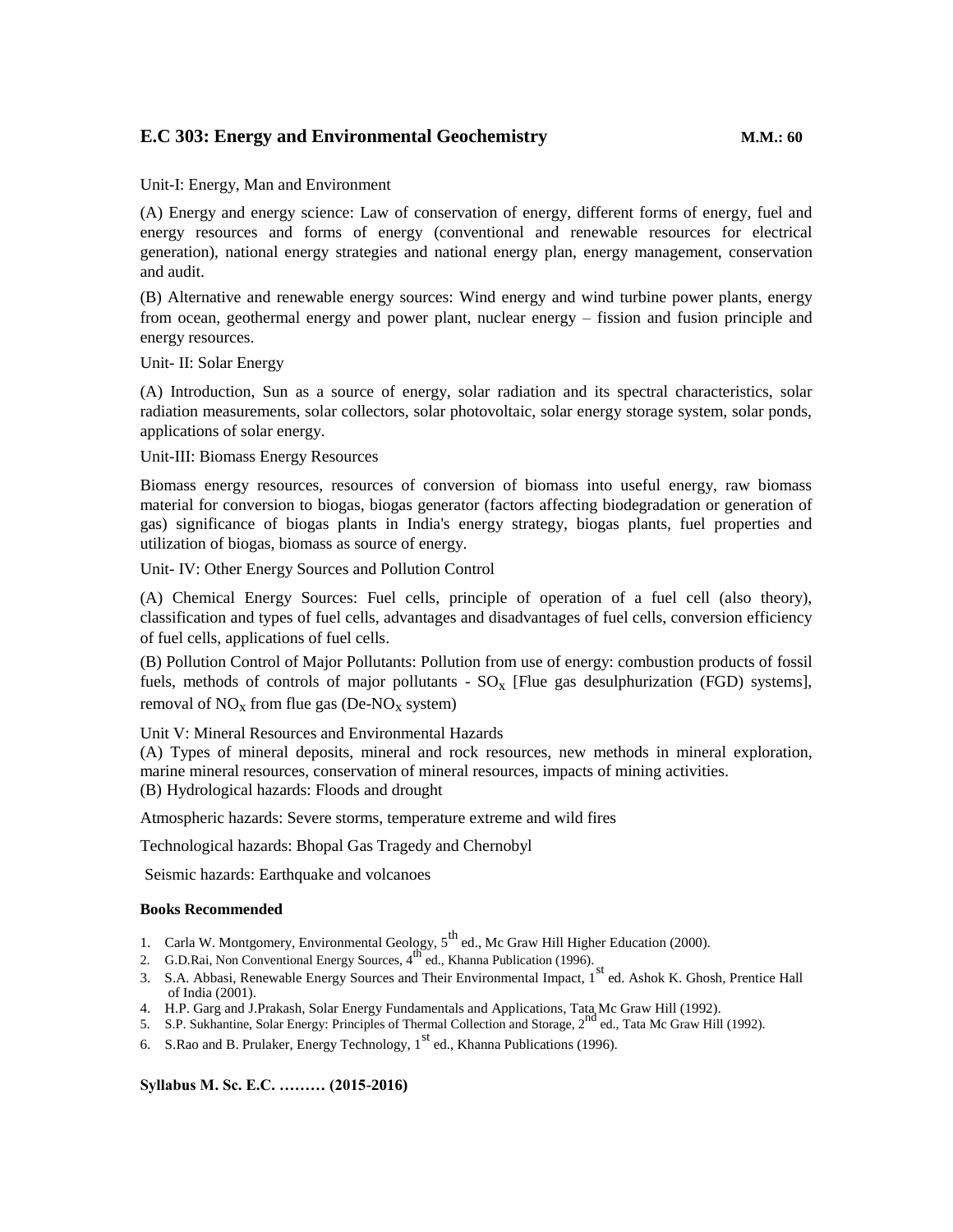# **EC-304 Atmospheric Chemistry M.M.: 60**

Unit-I: Chemical composition and Meterological aspects of air pollutants

Earth atmosphere, particles, aerosols and clouds, ozone, cyclic processes including carbon cycle, oxygen cycle, nitrogen cycle, sulphur cycle, Temperature lapse rate and stability ,adiabatic lapse rate, atmospheric stability ,Inversion, Plume behavior and Gaussian plume ,Wind velocity and turbulance.

#### Unit-II: Photochemistry

Photochemical change, photo-dissociation and photo-ionization, reaction of electronically excited species, adiabatic process and the correlation rules.

Application of kinetics to atmosphere (bimolecular reactions, unimolecular and trimolecular reactions, liquid phase reactions, multi-step reaction scheme).

Unit-Ill: Ozone in Earth's Stratosphere

Chemistry of oxygen, Chapman layers, influence of trace constituents, natural sources and sinks of catalytic species, heterogeneous chemistry.

Ionization mechanisms, chemistry of the specific region (F-region processes, E-region processes, D-region positive ion chemistry, D-region negative ion chemistry), a brief idea of ion in stratosphere and troposphere. Solar proton events, solar ultra violet irradiance, El Nino, volcanoes, halocarbon, polar ozone holes consequence of ozone perturbation

Unit-IV: Earth Troposphere

Brief Introduction to Troposphere, sources , sinks and transport, Oxidation and transformation:-Photochemical chain Initiation, oxidation steps, importance of  $NO<sub>x</sub>$ , The reaction of  $OH+CO$ 

Unit-V: Air Modelling and current carbon trends

Air modelling, air monitoring, Chemistry of carbon dioxide in atmosphere,  $CO<sub>2</sub>$  sequestration, Carbon trading , Carbon footprint

#### **Books Recommended**

1. Richard P. Wayne, Chemistry of Atmosphere 3<sup>rd</sup> ed., Oxford University Press (2000).

2 Seinfeld, J.H. and Pandis, S.N., Atmospheric Chemistry and Physics, John Wiley, Chichester (1998).

3. Hobbs P.V., Introduction to Atmospheric Chemistry, Cambridge University Press (1999).

4. C.S.Rao, Environmental Pollution Control Engineering, 3<sup>rd</sup> ed., Wiley Eastern Ltd.New Age International Pvt.Ltd. (1995).

**Syllabus M.Sc. EC............. (2015-2016)**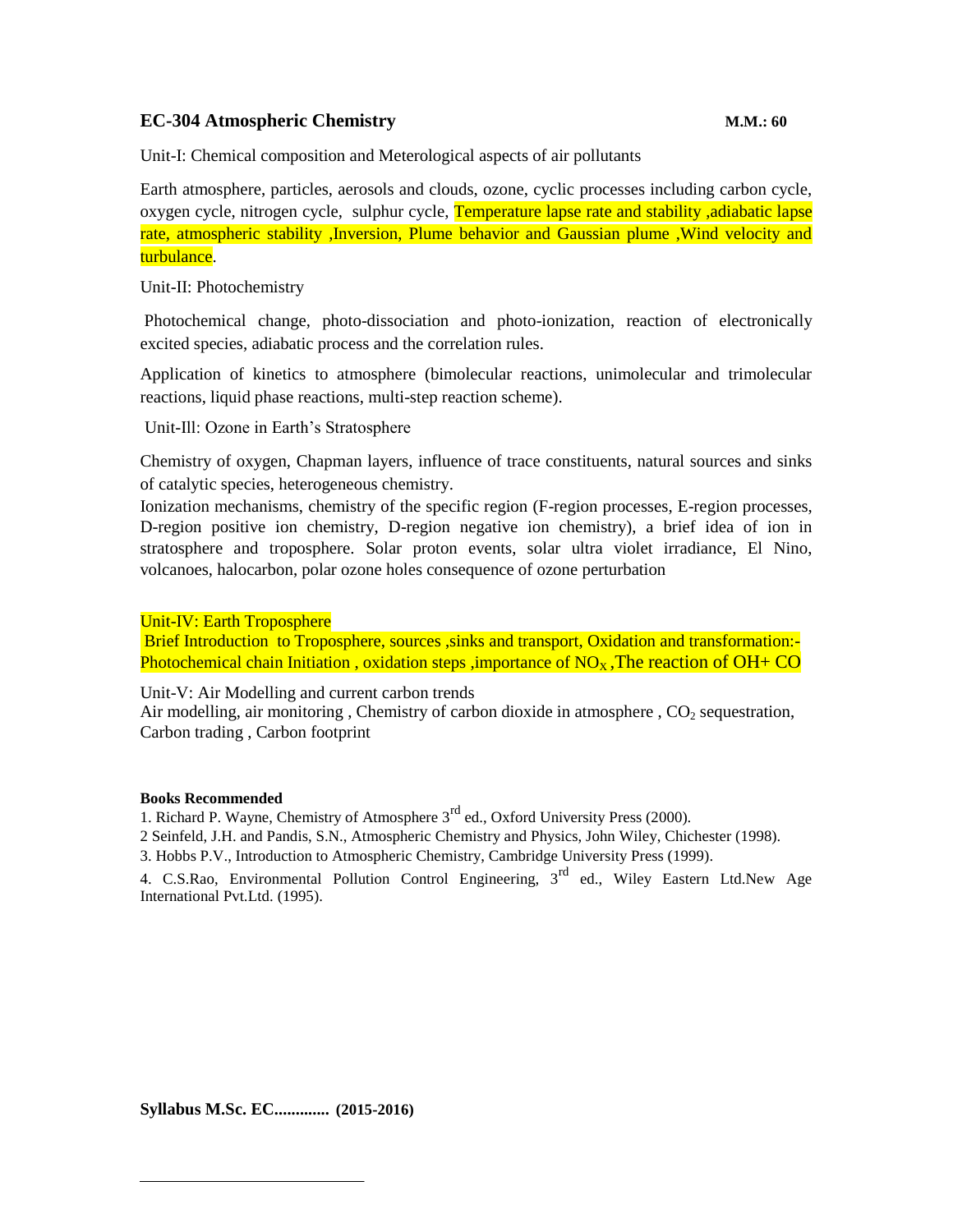# **Fourth Semester**

### **EC 401: Environmental Laws and Management M.M.: 60**

Unit - I: Pollution Control Through Laws - I

National conservation strategy and policy on environment and development, international and national efforts for environmental protection, Rio declaration, the environment (Protection) Act 1986, hazardous waste (Management and handling) Rules 1989, air (Prevention and Control of Pollution) Act 1981 and rules 1982, the motor vehicle Act 1988.

Unit - II: Pollution Control Through Laws - II

The water (prevention and control of pollution) Act 1974 and rules 1975, global action on ozone 1989, public liability insurance Act, 1991, the national environment appellate authority Act, 1997, forest (conservation) Act, 1980, wild life (protection) Act 1972 amended 1991, Indian Forests Act (Revised) 1982, a brief idea of world conservation strategy (WCS) and national conservation strategy (NCS).

Unit - III: Environmental Management [ISO 14000]

Principles and elements for successful environmental management, elements of environmental management, creating an environmental management system, environmental management commitment and policy, leadership in an environmental management system, environmental management system audit, steps for registration to IS014000. Preparing environmental management system for an organization.

#### Unit - IV: Natural Resources and Their Conservation

Types of natural resources and the need for their conservation, soil conservation, forest resources, deforestation, desertification, afforestation and protection of forestry, water resource management, a brief idea of rain water harvesting, wet land conservation, waste land and their reclamation, introduction to biodiversity and conservation of biodiversity in India, protection area network (National park, Sanctuary and Biosphere reserve).

Unit – V: Hazardous Waste Management

Definition of hazardous waste, the relationship of toxicology to hazardous waste management, approach to hazardous waste pollution prevention and reduction, the effectiveness for treatment of hazardous waste, transportation and treatment of hazardous waste, environmental audits and site assessment hazardous substance and risk assessment,Solid waste management, e-waste ,nuclear waste,biomedical waste management

#### **Books Recommended**

- 1.Suresh Jain and Vimla Jain, Environmental Laws in India, The Lawyers home, Indore (1989).
- 2. Don Sayre, Inside ISO 14000, Deep & Deep Publications (1997).
- 2. Bon Bayle, inside 150 14000, Beep & Beep I done alons (1997).<br>3.S.Dalela Saurath, ISO 9000; A Manual for Total Quality Management, 1<sup>st</sup> ed. (1992).
- 4.S.K. Mohanty, Environmental and Pollution Law Manual, 1<sup>st</sup> ed., Universal Publication (1997).
- 5.S.P. Mahajan, Pollution Control in Process Industries,  $10^{th}$  ed., Tata Mc Graw Hill (1998).
- 6.Gary, Vishnoi, and C.P.Malik, Environmental Policies and Laws,  $1^{st}$  ed., Kalyani Publishers (2002).<br>7. M.C. Mehta Lal's Commentaries on Water and Air Pollution & Environment Protection Law, 4<sup>th</sup> ed., Delhi Law
- 7. M.C. Mehta Lal's Commentaries on Water and Air Pollution & Environment House (2002).
- 8. Gregory P. Johnson, ISO 14000 EMS Audit Handbook, 1<sup>st</sup> ed., st. Luceie Press (1997).
- 9. Kenwhite Law, ISO 14001 Env. Systems Handbook,  $1^{st}$  ed., Butter worth-Heinmon (P) Ltd. (1997).

**Syllabus M. Sc. E.C. ……… (2015-2016)**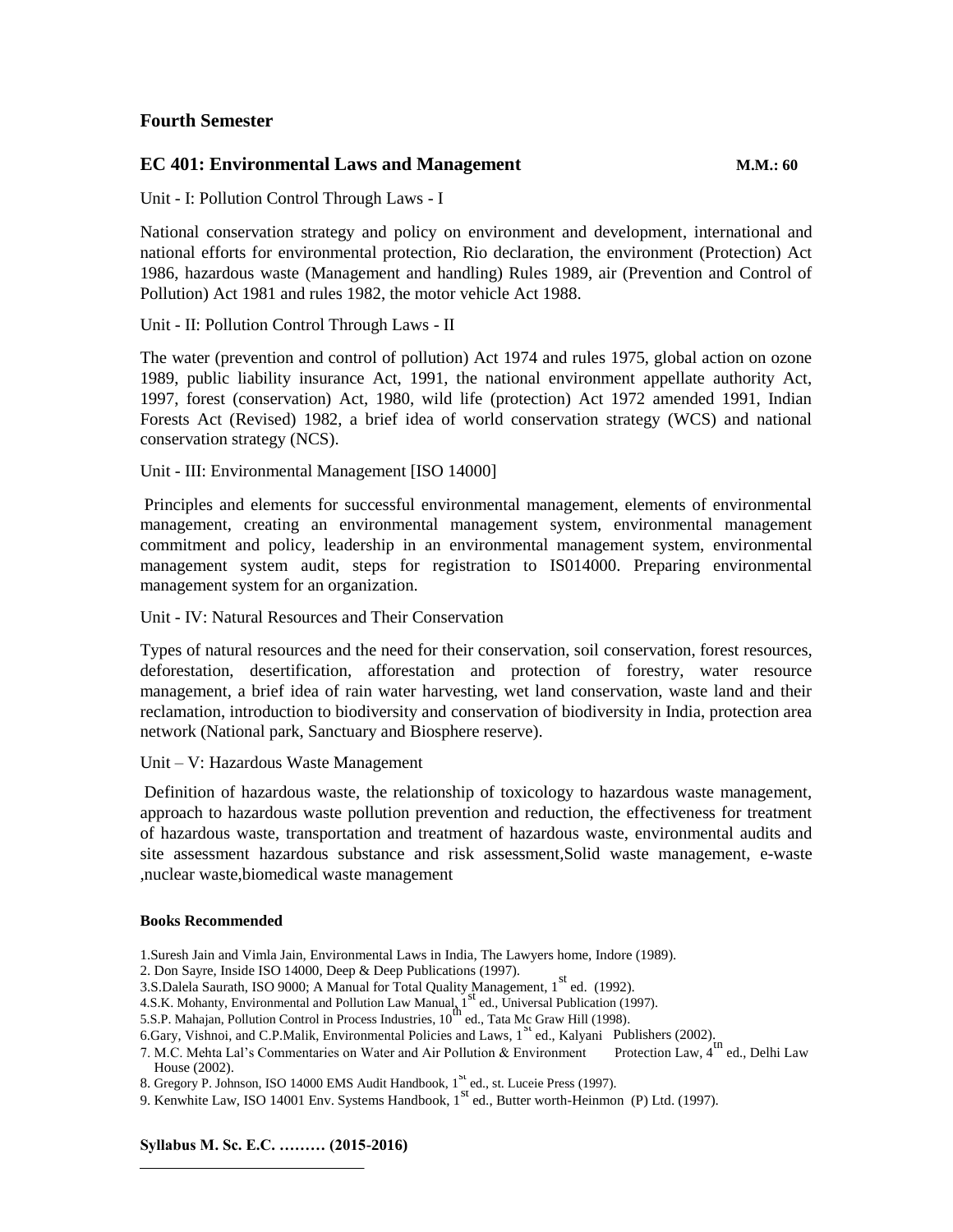# **EC-402: Organic Pollutants M.M.: 60**

Unit-I: Pesticides-I

Organochlorine insecticides, DDT, accumulation and the fate of organochlorine in biological systems, chlorinated cyclopentadiene, detection of pesticides by gas chromatography, organophosphate and carbamate insecticides, biopesticides, new generation pesticides.

Unit-II: Pesticides-II

Herbicides, triazine herbicides, phenoxy herbicides, dioxine contamination of herbicides and wood preservatives, polychlorinated biphenyls (PCBs), furan contamination of PCBs, toxicology of PCBs, trioxins and furans, **biodiesel**, **biofertilizers**.

Unit-III

(A) Polynuclear aromatic hydrocarbons (PAHs) as pollutants, mechanism of PAH carcinogenic, environmental estrogens. .

(B) A brief idea of the following: Recycling of household and commercial waste, recycling of paper, recycling of tire, recycling of plastics, green chemistry, bioremediation, phytoremediation.

Unit-IV: Mutagenic Pollutants

Mutation, effect of mutations, induction of mutation (UV-light), ionizing radiations, chemical mutagens, metabolism of chemical carcinogens.

Unit-V: Electrochemistry in Pollution Control

Electrochemistry of water splitting, large-scale solar hydrogen production, fixing of  $CO<sub>2</sub>$ , electro chemical removal of wastes (waste water,  $SO_2$ , removal of metals, destruction of nitrates, organic wastes, sewage disposal).

#### **Books Recommended**

- 1. S.P. Mahajan, Pollution Control in Process Industries,  $10^{th}$  ed., Tata Mc Graw Hill (1998).
- 2. J.O'M. Bockris and A.K.N. Reddy, Modern Electrochemistry, (volumes 1 & 2), Plenum Press, N.Y. (2001).
- 3. M.H.Yu., Environmental Toxicology, Lewis Publisher, Washington DC. (2001).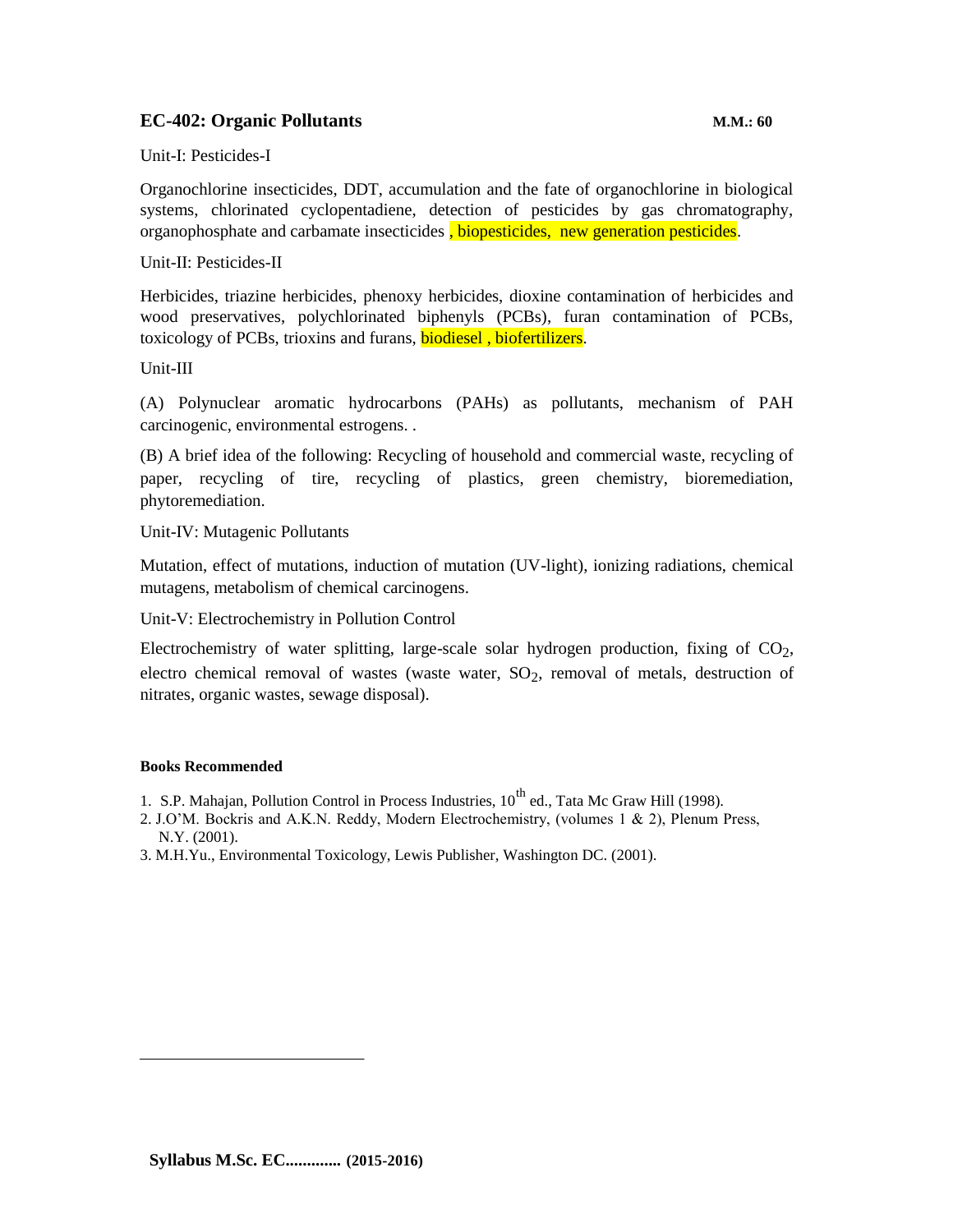# **EC – 105 and 106 Ist semester Practical Examinations**

**M.M.: 100**

**One day 6-8 hrs. (Each course) Two exercises to be given in each examination**

# **CLASSICAL**

- 1. Neutralization titration
	- (a) Determination of Acidity.
	- (b) Determination of free carbon dioxide.
	- (c) Determination of alkalinity.
- 2. Complexometric titration
	- (a) Determination of temporary and permanent hardness.
	- (b) Determination of total, calcium and magnesium hardness.
- 3. Precipitation titration

(a) Determination of chloride.

- 4. Redox titration
	- (a) Determination of ferrous iron.
	- (b) Determination of copper.

# **INSTRUMENTAL**

- 1. Spectrophotometric/ Colorimetric determination
	- (a) Determination of nickel.
	- (b) Determination of hexavalent chromium.

### 2. Conductometric determination

- (a) Determination of strength of acid against standard alkali.
- (b) Find out the strength of mixture of acids in an unknown mixture.
- 3. pH metric determination
	- (a) Determination of strength of acid against standard alkali.
	- (b) Find out the strength of mixture of acids in an unknown mixture.

4.Chromatographic determination

(a) Identification of a sample compound and its separation from a binary mixture by (i) Paper chromatography (ii) Thin layer chromatography and(iii)Electrophoresis.

### **SEPARATION TECHNIQUES**

1. Determination of the distribution coefficient of iodine between  $CCL_4$  and water.

**Syllabus M.Sc. EC............. (2015-2016)**

\_\_\_\_\_\_\_\_\_\_\_\_\_\_\_\_\_\_\_\_\_\_\_\_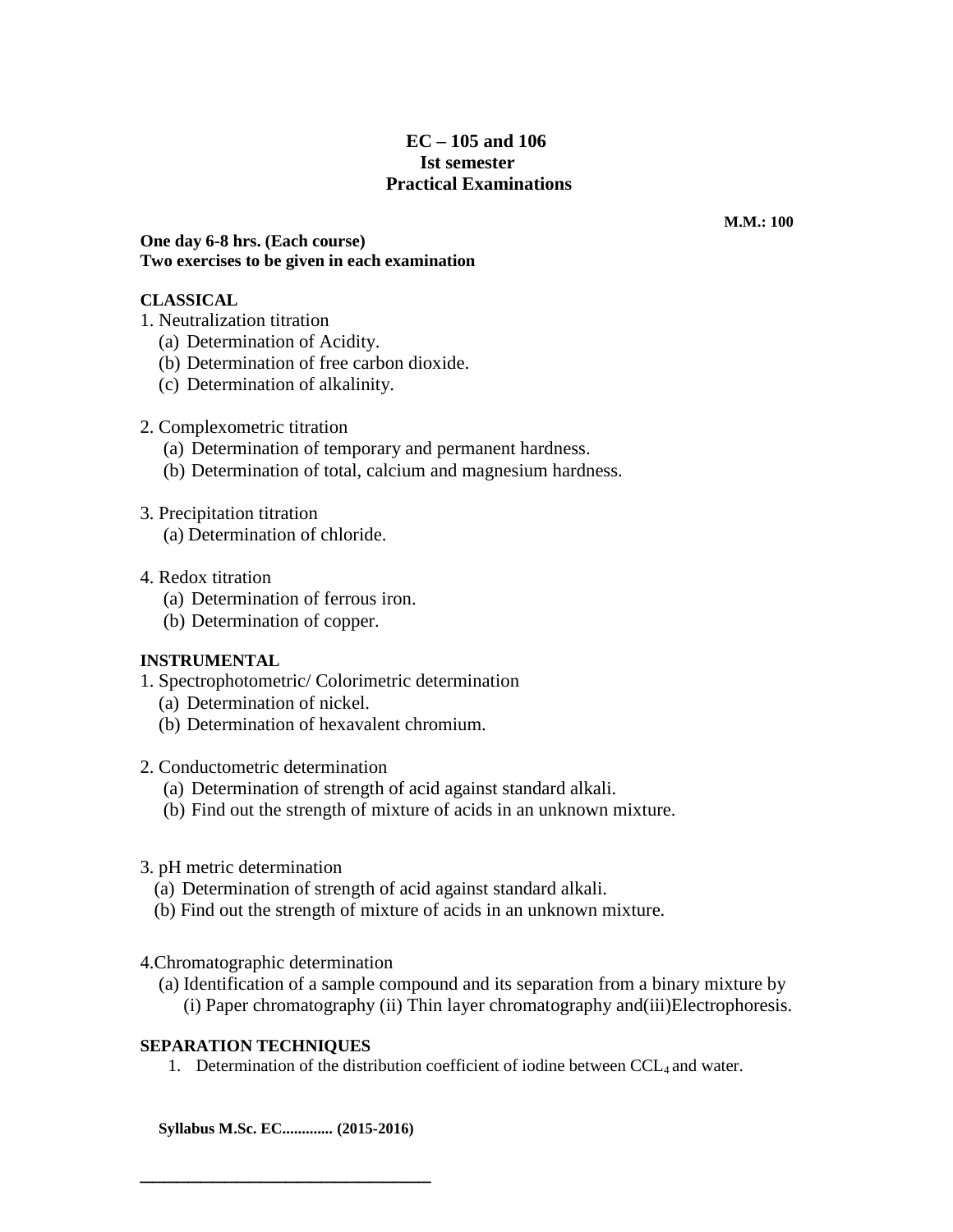# **EC – 205 and 206 2nd Semester Practical Examinations**

**One day 6-8 hrs. (Each course) Two exercises to be given in examination**

# **CLASSICAL**

- 1. Physio-chemical analysis of water
	- (a) Determination of total dissolved and suspended solids.
	- (b) Determination of residual chlorine.
	- (c) Determination of chlorine demand.
	- (d) Determination of bicarbonate and carbonate alkalinity.
	- (e) Find out the concentration of sulphite.

# 2. Measurement of organic pollutant in the water

- (a) Determination of Dissolved Oxygen (DO).
- (b) Determination of Biological Oxygen Demand (BOD).
- (c) Determination of Chemical Oxygen Demand (COD).

# **INSTRUMENTAL**

- 1. Spectrophotometric/ Colorimetric determination
	- (a) Determination of nitrite.
	- (b) Determination of phosphate.
	- (c) Determination of sulphide.
- 2. Conductometric determination
	- (a) Determination of strength of alkali against standard acid.
	- (b) Find out the strength of mixture of acids in an unknown mixture against N/10 NaOH.
- 3. pH metric determination
	- (a) Determination of strength of alkali against standard acid.

(b) Find out the strength of mixture of acids in an unknown mixture against N/10 NaOH.

4. Determination of oil and grease in water sample by gravimetric method.

**Syllabus M.Sc. EC............. (2015-2016)**

\_\_\_\_\_\_\_\_\_\_\_\_\_\_\_\_\_\_\_\_\_\_\_\_\_

**M.M.: 100**